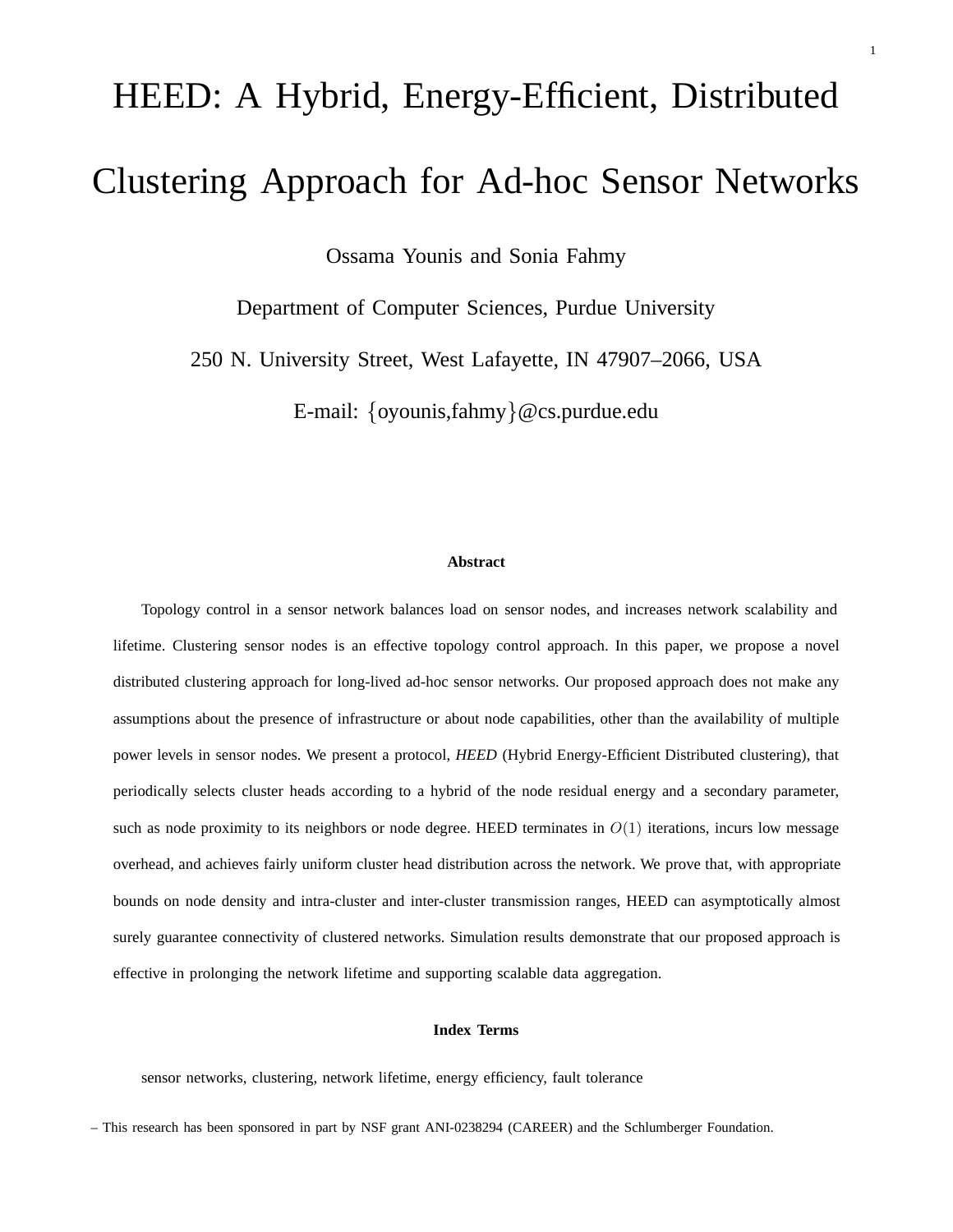## I. INTRODUCTION

Sensor networks have recently emerged as a platform for several important surveillance and control applications [1], [2]. Sensor nodes are typically less mobile, more limited in capabilities, and more densely deployed than mobile ad-hoc networks (MANETs). This necessitates devising novel energyefficient solutions to some of the conventional wireless networking problems, such as medium access control, routing, self-organization, bandwidth allocation, and security. Exploiting the tradeoffs among energy, accuracy, and latency, and using hierarchical (tiered) architectures are important techniques for prolonging the network lifetime.

Network lifetime can be defined as the time elapsed until the first node (or the last node) in the network depletes its energy (dies). For example, in a military field where sensors are monitoring chemical activity, the lifetime of a sensor is critical for maximum field coverage. Energy consumption in a sensor node can be attributed to either "useful" or "wasteful" sources. Useful energy consumption can be due to (i) transmitting/receiving data, (ii) processing query requests, and (iii) forwarding queries/data to neighboring nodes. Wasteful energy consumption can be due to (i) idle listening to the media, (ii) retransmitting due to packet collisions, (iii) overhearing, and (iv) generating/handling control packets.

A number of protocols have been proposed to reduce useful energy consumption. These protocols can be classified into three classes. Protocols in the first class control the transmission power level at each node to increase network capacity while keeping the network connected [3], [4]. Protocols in the second class make routing decisions based on power optimization goals, e.g., [5], [6], [7], [8]. Protocols in the third class control the network topology by determining which nodes should participate in the network operation (be awake) and which should not (remain asleep) [9], [10], [11]. Nodes in this case, however, require knowledge of their locations via GPS-capable antennae or via message exchange.

Hierarchical (clustering) techniques can aid in reducing useful energy consumption [8]. Clustering is particularly useful for applications that require scalability to hundreds or thousands of nodes. Scalability in this context implies the need for load balancing, efficient resource utilization, and data aggregation.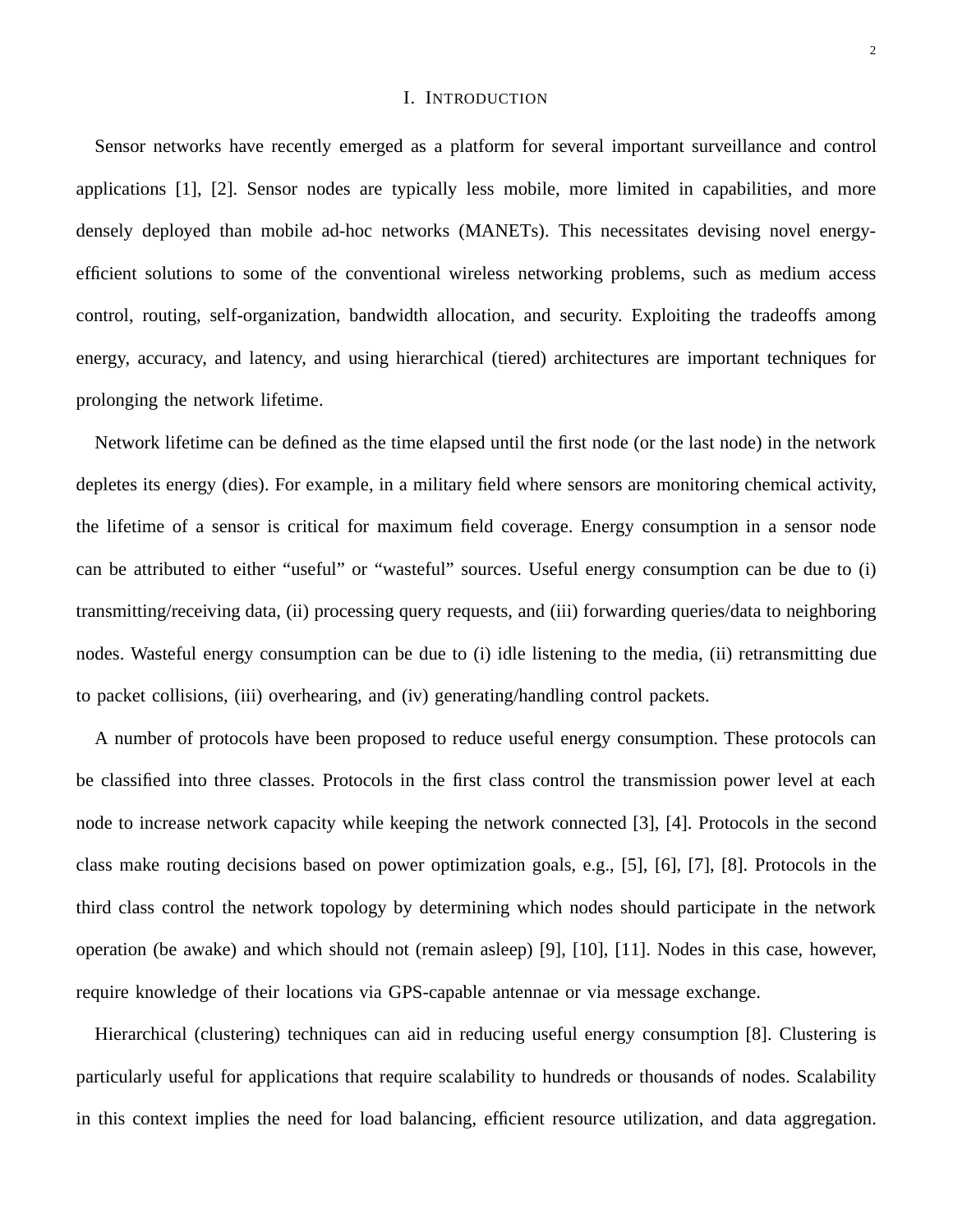Routing protocols can also employ clustering [12], [13]. Clustering can be extremely effective in one-tomany, many-to-one, one-to-any, or one-to-all (broadcast) communication.

Although many protocols proposed in the literature minimize energy consumption on forwarding paths to increase energy efficiency, such protocols do not necessarily prolong network lifetime when certain nodes are "popular," i.e., present on most forwarding paths in the network. Even if dynamic routing (in which data is forwarded to nodes with the highest residual energy) is used, it may cause problems such as unbounded delay and routing loops. With clustering, a popular node is guaranteed to "lose its popularity" as new clusters (and forwarding paths) are constructed. Of course, node popularity due to interest in the data it provides can only be reduced by deploying several redundant nodes, and rotating among them (e.g., [9]).

The essential operation in sensor node clustering is to select a set of cluster heads from the set of nodes in the network, and then cluster the remaining nodes with these heads. Cluster heads are responsible for coordination among the nodes within their clusters and aggregation of their data (intracluster coordination), and communication with each other and/or with external observers on behalf of their clusters (inter-cluster communication). Fig. 1 depicts an application where sensors periodically transmit information to a remote observer (e.g., a base station). The figure illustrates that clustering can reduce the communication overhead for both single-hop and multi-hop networks. Periodic re-clustering can select nodes with higher residual energy to act as cluster heads. Network lifetime is prolonged through (i) reducing the number of nodes contending for channel access, (ii) summarizing information and updates at the cluster heads, and (iii) routing through an overlay among cluster heads, which has a relatively small network diameter.

Clustering protocols have been investigated in the context of routing protocols [3], [14], [12], [15], [8], or independent of routing [16], [17], [13], [18], [19], [20]. In this work, we present a general distributed clustering approach that considers a hybrid of energy and communication cost. Based on this approach, we present the HEED (Hybrid, Energy-Efficient, Distributed) clustering protocol. HEED has four primary objectives [21]: (i) prolonging network lifetime by distributing energy consumption, (ii) terminating the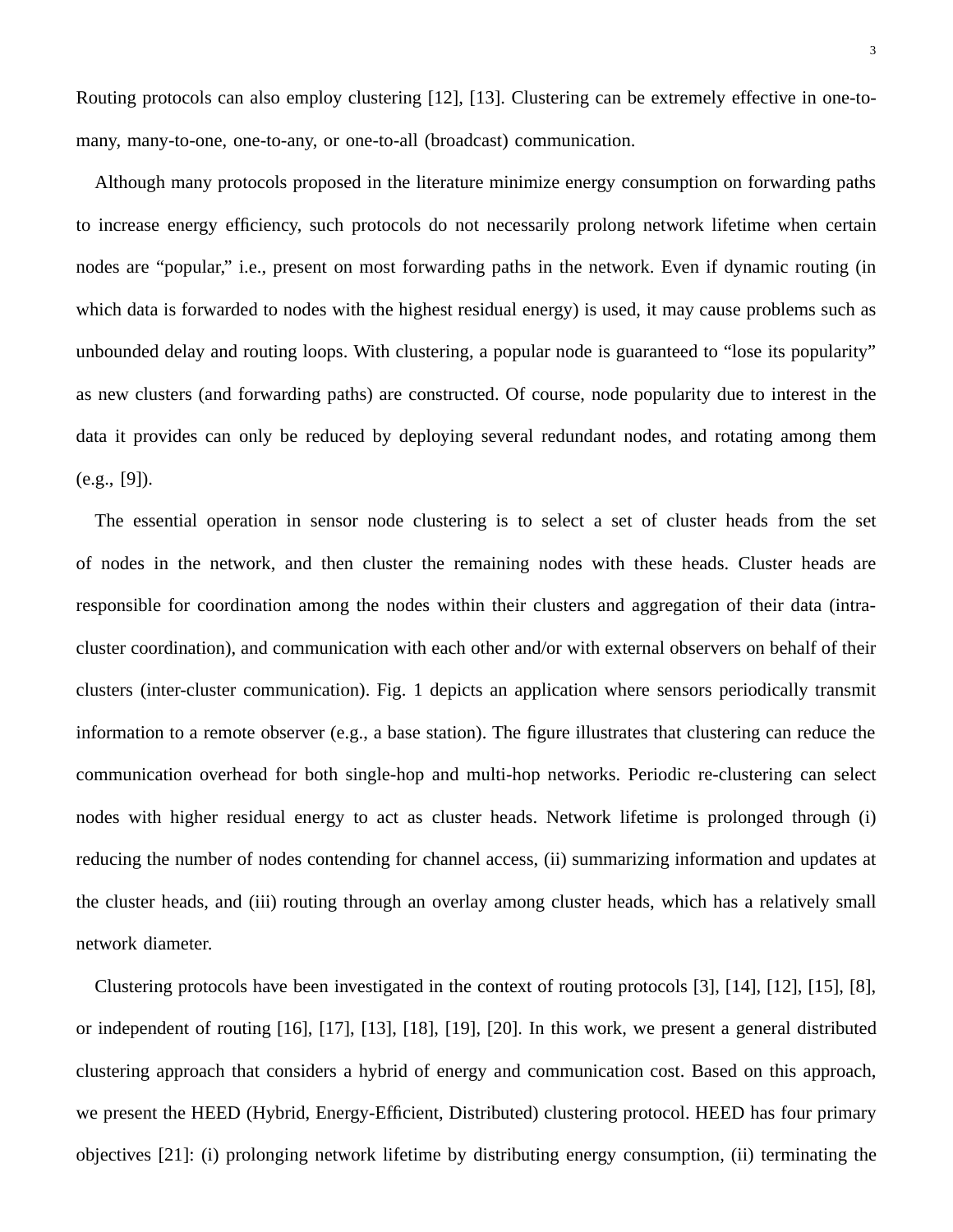

Fig. 1. Sensor information forwarding with and without clustering and aggregation

clustering process within a constant number of iterations, (iii) minimizing control overhead (to be linear in the number of nodes), and (iv) producing well-distributed cluster heads. Our clustering approach does not make assumptions about the distribution of nodes, or about node capabilities, e.g., location-awareness. The approach only assumes that sensor nodes can control their transmission power level.

The problem that we address in this work has unique requirements that distinguish it from the classical load-balancing problem in distributed systems. In classical distributed systems, a node can either be a server or a source, but not both. A fixed number of servers is known to every source in the system, and a server is always available for processing (see [22] for more details). In our model, every node can act as both a source and a server (cluster head), which motivates the need for efficient algorithms to select servers according to the system goals outlined below. A node only knows about the servers that are within its reachable range, which implies that achieving global goals cannot always be guaranteed but can be approximated through intelligent local decisions. Finally, a node may fail if its energy resource is depleted, which motivates the need for rotating the server role among all nodes for load balancing.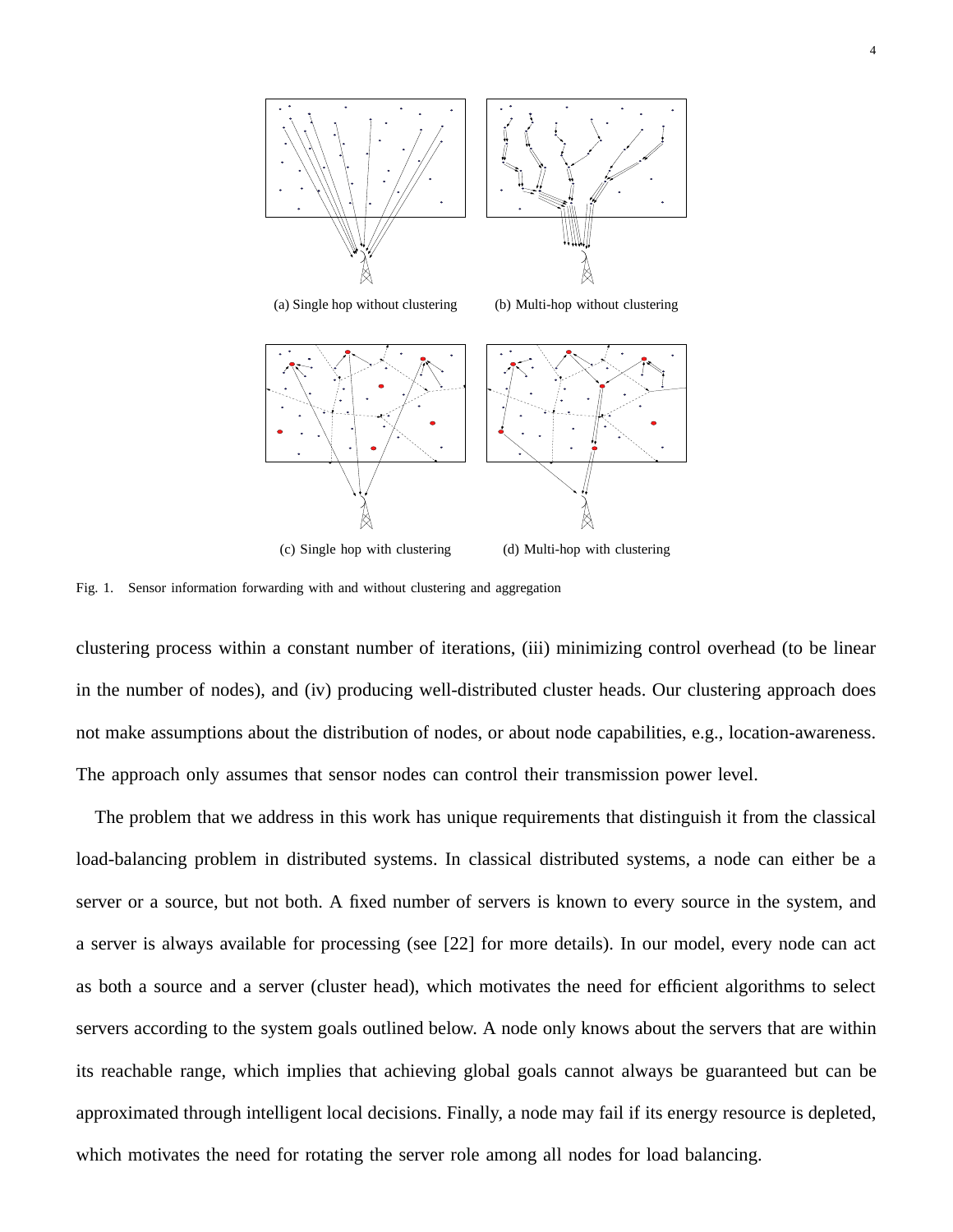The remainder of this paper is organized as follows. Section II describes the network model and states the problem that we address in this work. Section III presents the HEED protocol and argues that it satisfies its objectives. Section IV shows HEED effectiveness via simulations, and compares it to other clustering techniques. Section V discusses applications that can use HEED, and compares HEED with a generalized energy-efficient version of LEACH [8]. Section VI discusses some of the HEED design issues and possible extensions. Section VII briefly surveys related work. Finally, Section VIII gives concluding remarks and directions for future work.

# II. PROBLEM STATEMENT

We first describe the network model and then give our objectives.

## *A. Network Model*

Consider a set of sensors dispersed in a field. We assume the following properties about the sensor network:

- The sensor nodes are quasi-stationary. This is typical for sensor network applications.
- Links are symmetric, i.e., two nodes  $v_1$  and  $v_2$  can communicate using the same transmission power level.
- The network serves multiple mobile/stationary observers, which implies that energy consumption is not uniform for all nodes.
- Nodes are location-unaware, i.e. not equipped with GPS-capable antennae. This justifies why some techniques, such as [10], [23] are inapplicable.
- All nodes have similar capabilities (processing/communication), and equal significance. This motivates the need for extending the lifetime of every sensor.
- Nodes are left unattended after deployment. Therefore, battery re-charge is not possible. Efficient, energy-aware sensor network protocols are thus required for energy conservation.
- Each node has a fixed number of transmission power levels. An example of such sensor nodes are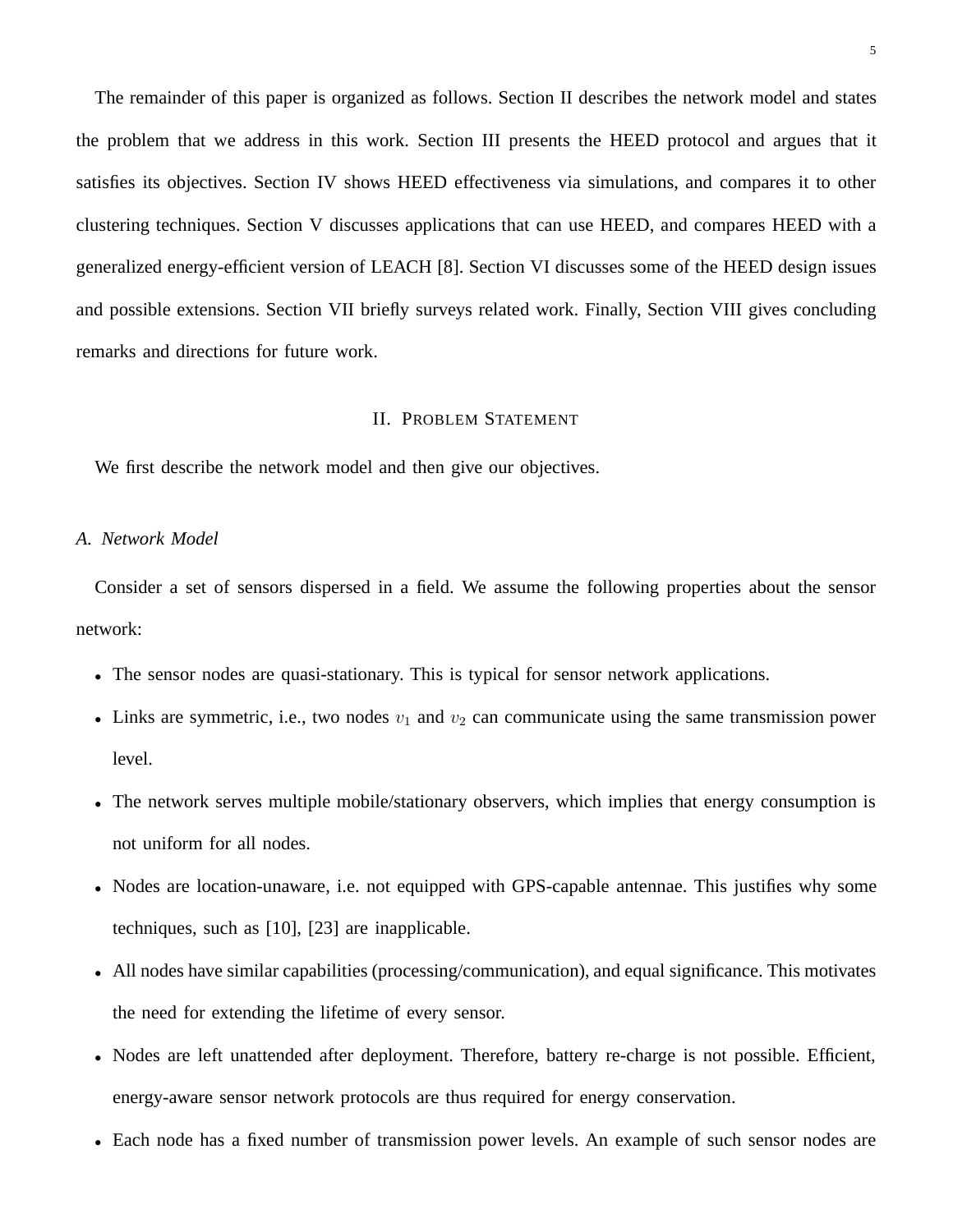Berkeley Motes [24]. It is typically straightforward to set the transmission power level via the standard *ioctl()* system call.

Let the clustering process duration,  $T_{CP}$ , be the time interval taken by the clustering protocol to cluster the network. Let the *network operation interval*,  $T_{NO}$ , be the time between the end of a  $T_{CP}$  interval and the start of the subsequent  $T_{CP}$  interval. We must ensure that  $T_{NO} \gg T_{CP}$  to reduce overhead. (Section V further discusses how to set  $T_{NO}$ .) Although we assume that nodes are not mobile, clustering can still be performed if nodes that announce their willingness to be cluster heads are quasi-stationary during the  $T_{CP}$  interval in which they are selected, and the ensuing  $T_{NO}$  interval. Nodes that travel rapidly in the network may degrade the cluster quality, because they alter the node distribution in their cluster.

We currently assume that node failures are primarily caused by energy depletion. In Section VI-C, we discuss measures to withstand unexpected node failures in hostile environments, such as volcanic areas or military fields.

It is important to note that in our model, *no* assumptions are made about (1) homogeneity of node dispersion in the field, (2) network density or diameter, (3) distribution of energy consumption among sensor nodes, (4) proximity of querying observers, or (5) node synchronization. In Section III-C and Section IV-D, we show that unsynchronized nodes can still execute HEED independently, but cluster quality may be affected. For time sensitive applications, the network can be synchronized using techniques, such as RBS [25].

## *B. The Clustering Problem*

Assume that  $n$  nodes are dispersed in a field and the above assumptions hold. Our goal is to identify a set of cluster heads which cover the entire field. Each node  $v_i$ , where  $1 \le i \le n$ , must be mapped to exactly one cluster  $c_j$ , where  $1 \le j \le n_c$ , and  $n_c$  is the number of clusters  $(n_c \le n)$ . A node must be able to directly communicate with its cluster head (via a single hop). Cluster heads can use a routing protocol to compute inter-cluster paths for multi-hop communication to the observer(s), as discussed in Section VI. The following requirements must be met: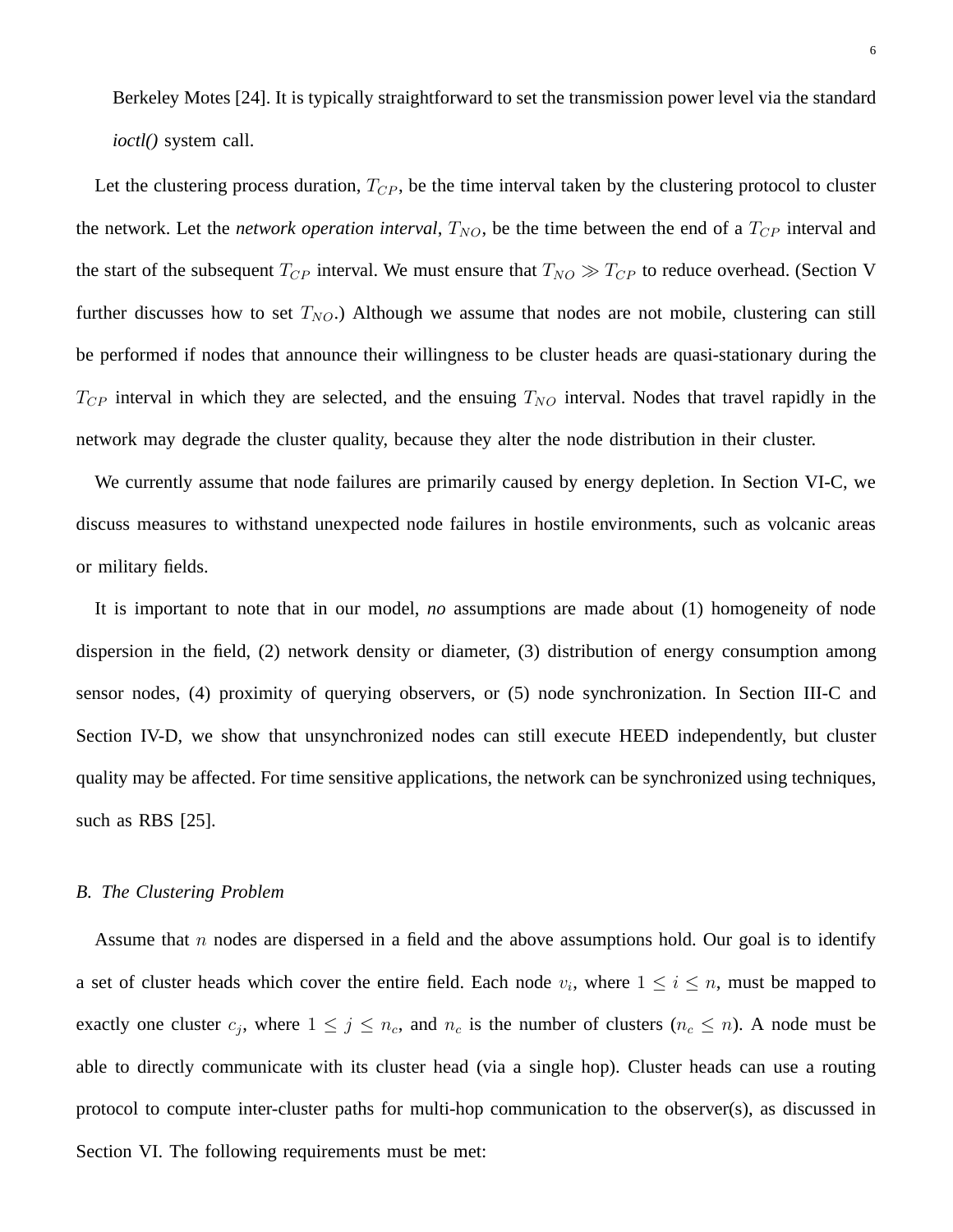- 1) Clustering is completely distributed. Each node independently makes its decisions based only on local information.
- 2) Clustering terminates within a fixed number of iterations (regardless of network diameter).
- 3) At the end of each  $T_{CP}$ , each node is either a cluster head, or not a cluster head (which we refer to as a regular node) that belongs to exactly one cluster.
- 4) Clustering should be efficient in terms of processing complexity and message exchange.
- 5) Cluster heads are well-distributed over the sensor field, and have relatively high average residual energy compared to regular nodes.

## III. THE HEED PROTOCOL

In this section, we describe the HEED protocol. First, we define the parameters used in the clustering process. Second, we present the protocol design and pseudo-code. Finally, we prove that the protocol meets its requirements.

# *A. Clustering Parameters*

The overarching goal of our approach is to prolong network lifetime. For this reason, cluster head selection is primarily based on the residual energy of each node. Measuring this residual energy is not necessary, since the energy consumed per bit for sensing, processing, and communication is typically known, and hence residual energy can be estimated. To increase energy efficiency and further prolong network lifetime, we also consider intra-cluster "communication cost" as a secondary clustering parameter. For example, cost can be a function of neighbor proximity or cluster density.

We use the primary clustering parameter to probabilistically select an initial set of cluster heads, and the secondary parameter to "break ties" among them. A tie in this context means that a node falls within the "range" of more than one cluster head. To understand what "range" denotes in this case, observe that a node typically has a number (e.g., 6) of discrete transmission power levels. Thus, the *cluster range* or *radius* is determined by the transmission power level used for intra-cluster announcements and during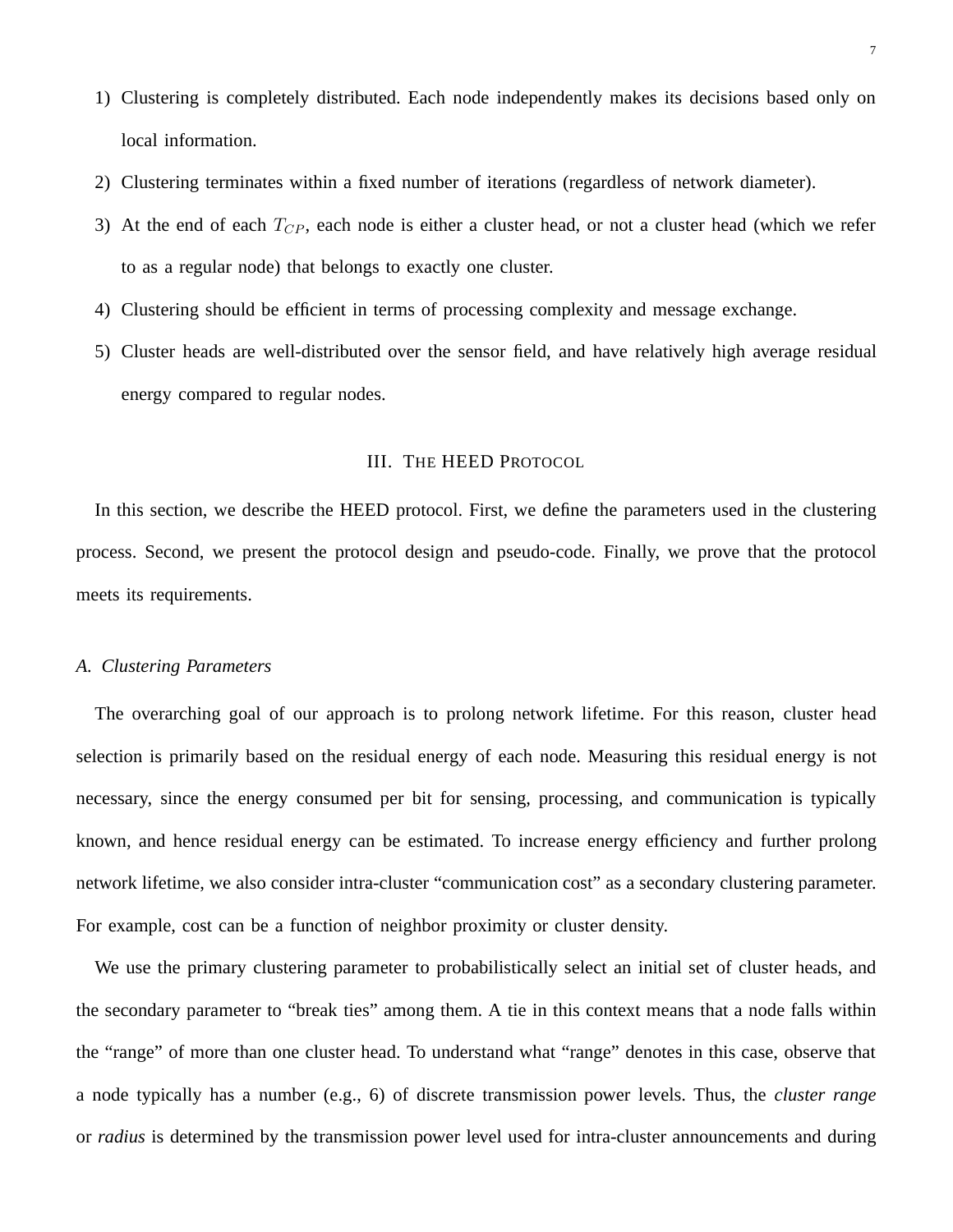clustering. We refer to this level as the *cluster power level*. The cluster power level should be set to one of the lower power levels of a node, to increase spatial reuse, and reserve higher power levels for inter-cluster communication. These higher power levels should cover at least two or more cluster diameters to guarantee that the resulting inter-cluster overlay will be connected. If this condition cannot be satisfied, then our approach for clustering in conjunction with power level selection is inapplicable. We analyze inter-cluster connectivity conditions in Section III-D. The cluster power level dictates the number of clusters in our network. It is non-trivial to determine an optimal cluster power level, because network topology changes due to node failures and energy depletion.

The secondary clustering parameter, intra-cluster communication cost, is a function of (i) cluster properties, such as cluster size, and (ii) whether or not variable power levels are permissible for intracluster communication. If the power level used for intra-cluster communication is fixed for all nodes, then the cost can be proportional to (i) node degree, if the requirement is to distribute load among cluster heads, or (ii)  $\frac{1}{node \ degree}$ , if the requirement is to create dense clusters. This means that a node joins the cluster head with minimum degree to distribute cluster head load (possibly at the expense of increased interference and reduced spatial reuse), or joins the one with maximum degree to create dense clusters. We use the terms *minimum degree cost* and *maximum degree cost* to denote these cost types. Observe that inter-cluster communication is not incorporated in the cost function since local information is insufficient in this case.

Now consider the case when variable power levels are allowed for intra-cluster communication. Let  $MinPwr_i$  denote the minimum power level required by a node  $v_i$ ,  $1 \le i \le M$ , to communicate with a cluster head u, where M is the number of nodes within the cluster range. We define the *average minimum reachability power (AMRP)* as the mean of the minimum power levels required by all M nodes within the cluster range to reach u, i.e.,  $AMRP = \frac{\sum_{i=1}^{M} MinPwr_i}{M}$ . If each node is allowed to select the appropriate power level to reach its cluster head, then AMRP provides a good estimate of the communication cost. The AMRP of a node is a measure of the expected intra-cluster communication energy consumption if this node becomes a cluster head. Using AMRP as cost in selecting cluster heads is superior to just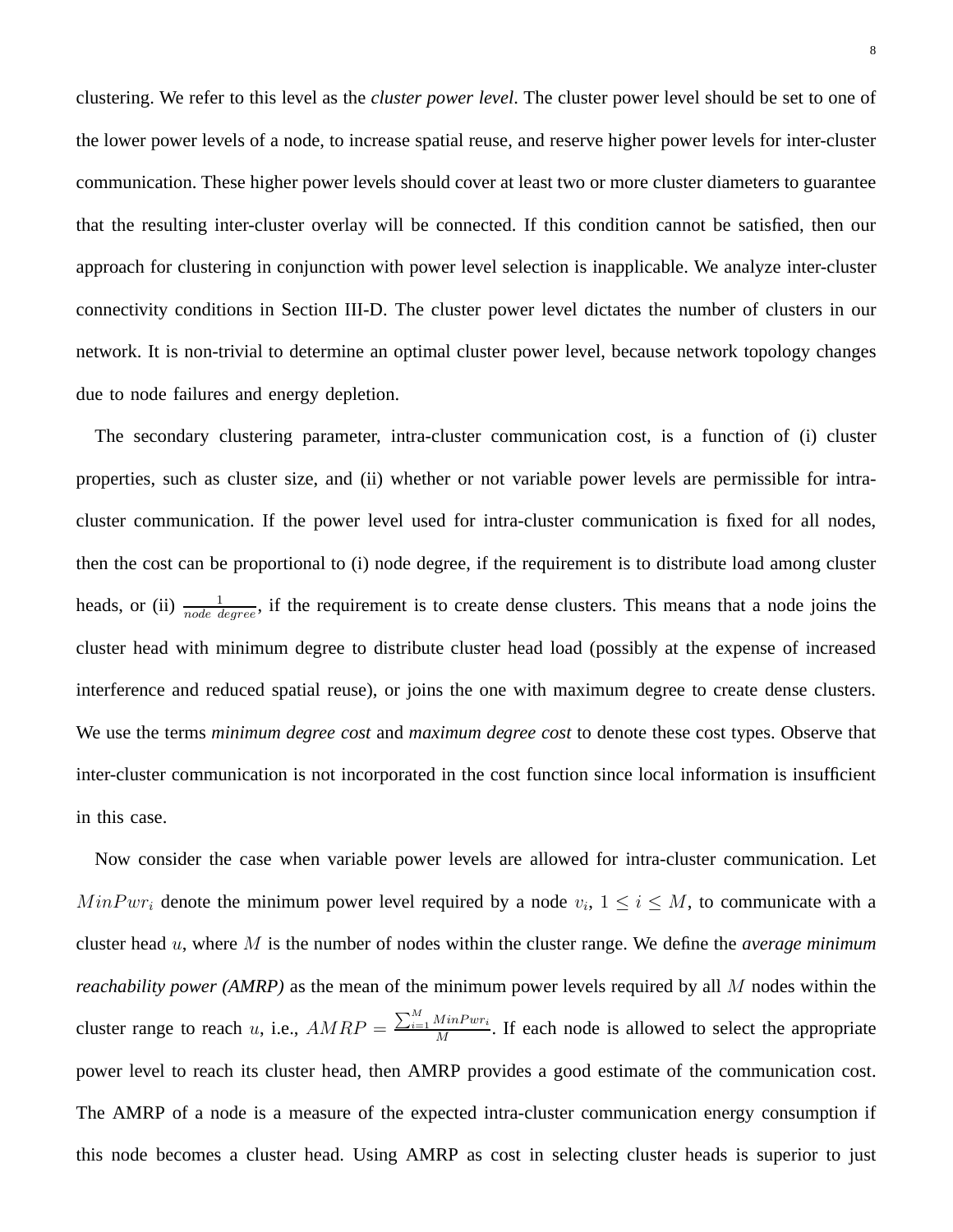| Goal \ Power          | <b>Same</b> | <b>Minimum</b> |
|-----------------------|-------------|----------------|
| Load                  | node degree | <b>AMRP</b>    |
| distribution          |             | node degree    |
| <b>Dense clusters</b> | node degree | <b>AMRP</b>    |
|                       |             | closest node   |

DEFINITIONS OF COMMUNICATION COST ACCORDING TO GOALS AND INTRA-CLUSTER COMMUNICATION POWER

selecting the closest cluster head, since it provides a unified mechanism for all nodes, including cluster heads, to break ties among tentative cluster heads. If a node has to select its cluster head among nodes *not* including itself, the closest neighbor within its cluster range (the neighbor reached using the smallest power level) can be selected as its cluster head. Table I summarizes the different options for computing the communication cost.

## *B. Protocol Operation*

As discussed in Section II, clustering is triggered every  $T_{CP} + T_{NO}$  seconds to select new cluster heads. At each node, the clustering process requires a number of iterations, which we refer to as  $N_{iter}$ . Every step takes time  $t_c$ , which should be long enough to receive messages from any neighbor within the cluster range. We set an initial percentage of cluster heads among all n nodes,  $C_{prob}$  (say 5%), assuming that an optimal percentage cannot be computed a priori.  $C_{prob}$  is only used to limit the initial cluster head announcements, and has no direct impact on the final clusters. Before a node starts executing HEED, it sets its probability of becoming a cluster head,  $CH_{prob}$ , as follows:

$$
CH_{prob} = C_{prob} \times \frac{E_{residual}}{E_{max}} \tag{1}
$$

where  $E_{residual}$  is the estimated current residual energy in the node, and  $E_{max}$  is a reference maximum energy (corresponding to a fully charged battery), which is typically identical for all nodes. The  $CH_{prob}$ value of a node, however, is not allowed to fall below a certain threshold  $p_{min}$  (e.g., 10<sup>-4</sup>), that is selected to be inversely proportional to  $E_{max}$ . This restriction is essential for terminating the algorithm in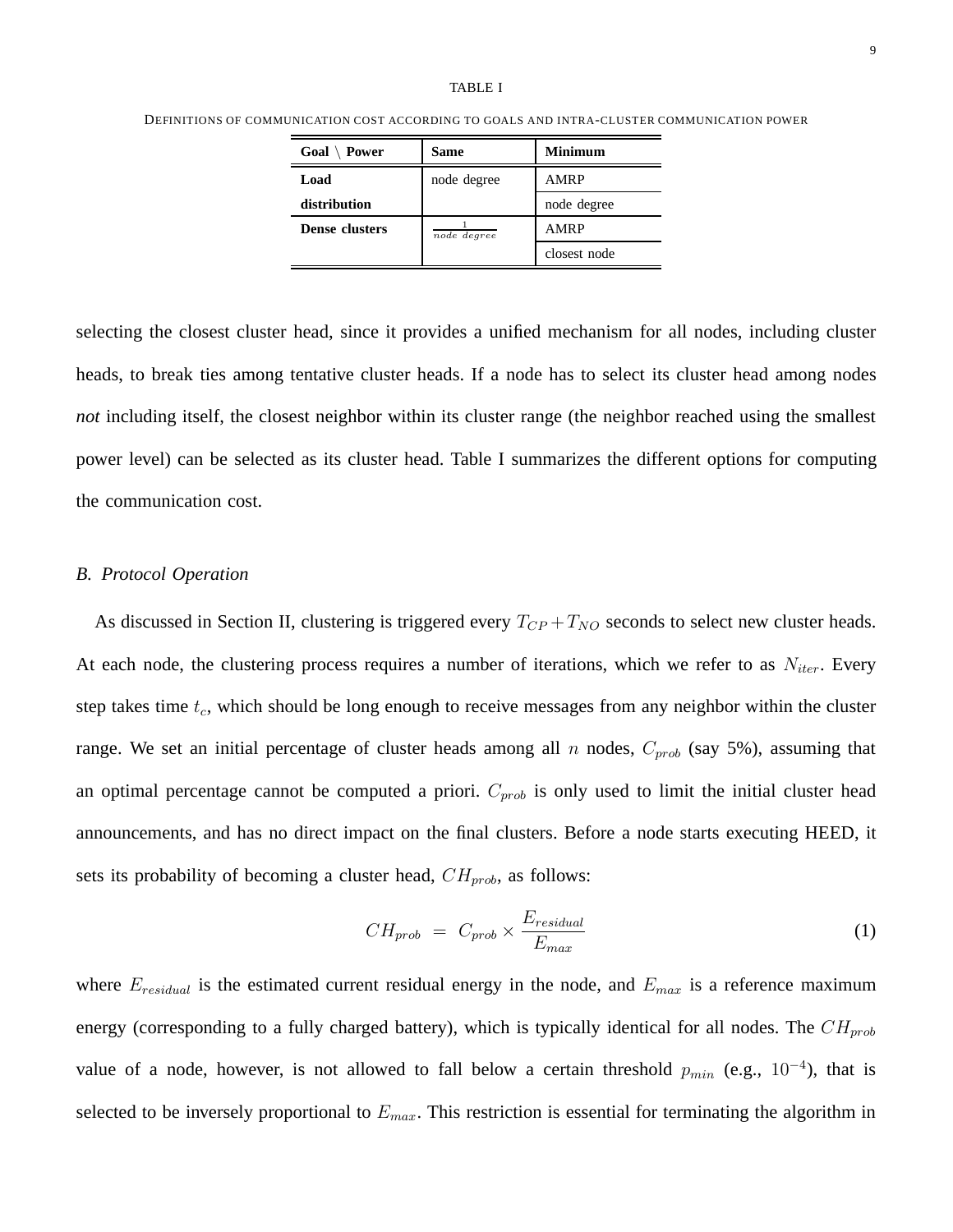$N_{iter} = O(1)$  iterations, as we will show later. Observe that our clustering approach is capable of handling heterogeneous node batteries. In this case, every node will have its own  $E_{max}$  value.

During any iteration i,  $i \leq N_{iter}$ , every "uncovered" node (as defined below) elects to become a cluster head with probability  $CH_{prob}$ . After step i, the set of tentative cluster heads,  $S_{CH}$ , is set to {cluster heads after step  $i - 1 \cup$  new heads selected in step i}. A node  $v_i$  selects its cluster head (my\_cluster\_head) to be the node with the lowest cost in  $S_{CH}$  ( $S_{CH}$  may include  $v_i$  itself if it is selected as a tentative cluster head). Every node then doubles its  $CH_{prob}$  and goes to the next step. The pseudo-code for each node is given in Fig. 2. Note that if different power levels can be used for intra-cluster communication, then line 1 in phase I must be modified as follows: Discover neighbors within every power level  $Pwr_i \leq Pwr_c$ , where  $Pwr_c$  is the cluster power level. In this case only, we assume that if cluster head u can reach a node v with power level l, then v can reach u with level l as well. Neighbor discovery is not necessary every time clustering is triggered. This is because in a stationary network, where nodes do not die unexpectedly, the neighbor set of every node does not change very frequently. In addition, HEED distribution of energy consumption extends the lifetime of all the nodes in the network, which adds to the stability of the neighbor set. Nodes also automatically update their neighbor sets in multi-hop networks by periodically sending and receiving heartbeat messages.

Note also that if a node elects to become a cluster head, it sends an announcement message *cluster head msg(Node ID, selection status, cost)*, where the selection status is set to *tentative CH*, if its  $CH_{prob}$  is less than 1, or *final CH*, if its  $CH_{prob}$  has reached 1. A node considers itself "covered" if it has heard from either a *tentative CH* or a *final CH*. If a node completes HEED execution without selecting a cluster head that is *final CH*, it considers itself uncovered, and announces itself to be a cluster head with state *final CH*. A *tentative CH* node can become a regular node at a later iteration if it finds a lower cost cluster head. Note that a node can elect to become a cluster head at consecutive clustering intervals if it has high residual energy and low cost.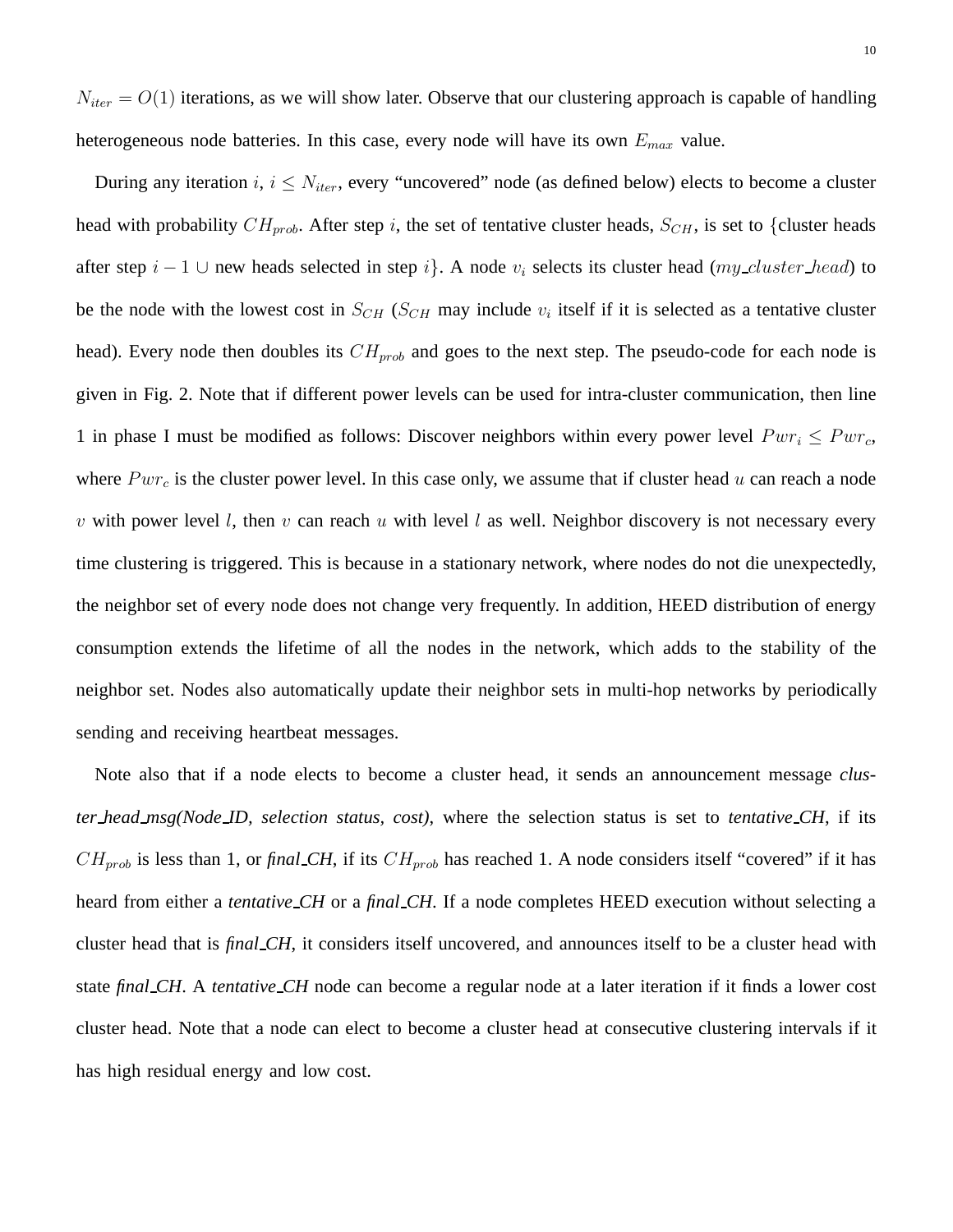| Fig. $2$ . | HEED protocol pseudo-code                                                         |                    |                                                                         |
|------------|-----------------------------------------------------------------------------------|--------------------|-------------------------------------------------------------------------|
|            | I. Initialize                                                                     |                    | II. Repeat                                                              |
| 1.         | $S_{nbr} \leftarrow \{v: v \text{ lies within my cluster range}\}\$               | 1.                 | If $((S_{CH} \leftarrow \{v: v \text{ is a cluster head}\}) \neq \phi)$ |
| 2.         | Compute and broadcast cost to $\in S_{nbr}$                                       | 2.                 | $my-cluster\ head \leftarrow least\ cost(S_{CH})$                       |
| 3.         | $CH_{prob} \leftarrow max(C_{prob} \times \frac{E_{residual}}{E_{max}}, p_{min})$ | $\mathfrak{Z}.$    | If (my cluster head = $NodeID)$                                         |
| 4.         | is_final_CH $\leftarrow$ FALSE                                                    | $\boldsymbol{4}$ . | If $(CH_{prob} = 1)$                                                    |
|            |                                                                                   | 5.                 | Cluster_head_msg(NodeID,final_CH,cost)                                  |
|            | <b>III.</b> Finalize                                                              | 6.                 | is final $CH \leftarrow TRUE$                                           |
| 1.         | If (is final $CH = FALSE$ )                                                       | 7.                 | Else                                                                    |
| 2.         | If $((S_{CH} \leftarrow \{v: v \text{ is a final cluster head}\}) \neq \phi)$     | 8.                 | Cluster_head_msg(NodeID, tentative_CH,cost)                             |
| 3.         | my_cluster_head $\leftarrow$ least_cost( $S_{CH}$ )                               | 9.                 | $Elself (CH_{prob} = 1)$                                                |
| 4.         | join_cluster(cluster_head_ID, NodeID)                                             | 10.                | Cluster_head_msg(NodeID,final_CH,cost)                                  |
| 5.         | Else Cluster_head_msg(NodeID, final_CH, cost)                                     | 11.                | is final $CH \leftarrow TRUE$                                           |
| 6.         | Else Cluster_head_msg(NodeID, final_CH, cost)                                     | 12.                | ElseIf Random(0,1) $\leq CH_{prob}$                                     |
|            |                                                                                   | 13.                | Cluster_head_msg(NodeID,tentative_CH,cost)                              |
|            |                                                                                   | 14.                | $CH_{previous} \leftarrow CH_{prob}$                                    |
|            |                                                                                   | 15.                | $CH_{prob} \leftarrow min(CH_{prob} \times 2, 1)$                       |
|            |                                                                                   |                    | Until $CH_{previous} = 1$                                               |

## *C. Correctness and Complexity*

The protocol described in Fig 2 meets the requirements listed in Section II-B, as discussed next.

*Observation 1:* HEED is completely distributed (requirement 1). A node can either elect to become a cluster head according to its  $CH_{prob}$ , or join a cluster according to overheard cluster head messages within its cluster range.

*Lemma 1:* HEED terminates in  $N_{iter} = O(1)$  iterations (requirement 2).

**Proof.** The worst case occurs when a node has a very low  $E_{residual}$ . This node will start executing HEED with  $CH_{prob}$  set to  $p_{min}$ . However,  $CH_{prob}$  doubles in every step, and phase II of the protocol terminates one step (iteration) after  $CH_{prob}$  reaches 1. Therefore,  $2^{N_{iter}-1} \times p_{min} \ge 1$  and hence

$$
N_{iter} \le \lceil \log_2 \frac{1}{p_{min}} \rceil + 1 \tag{2}
$$

Therefore,  $N_{iter} \approx O(1)$ .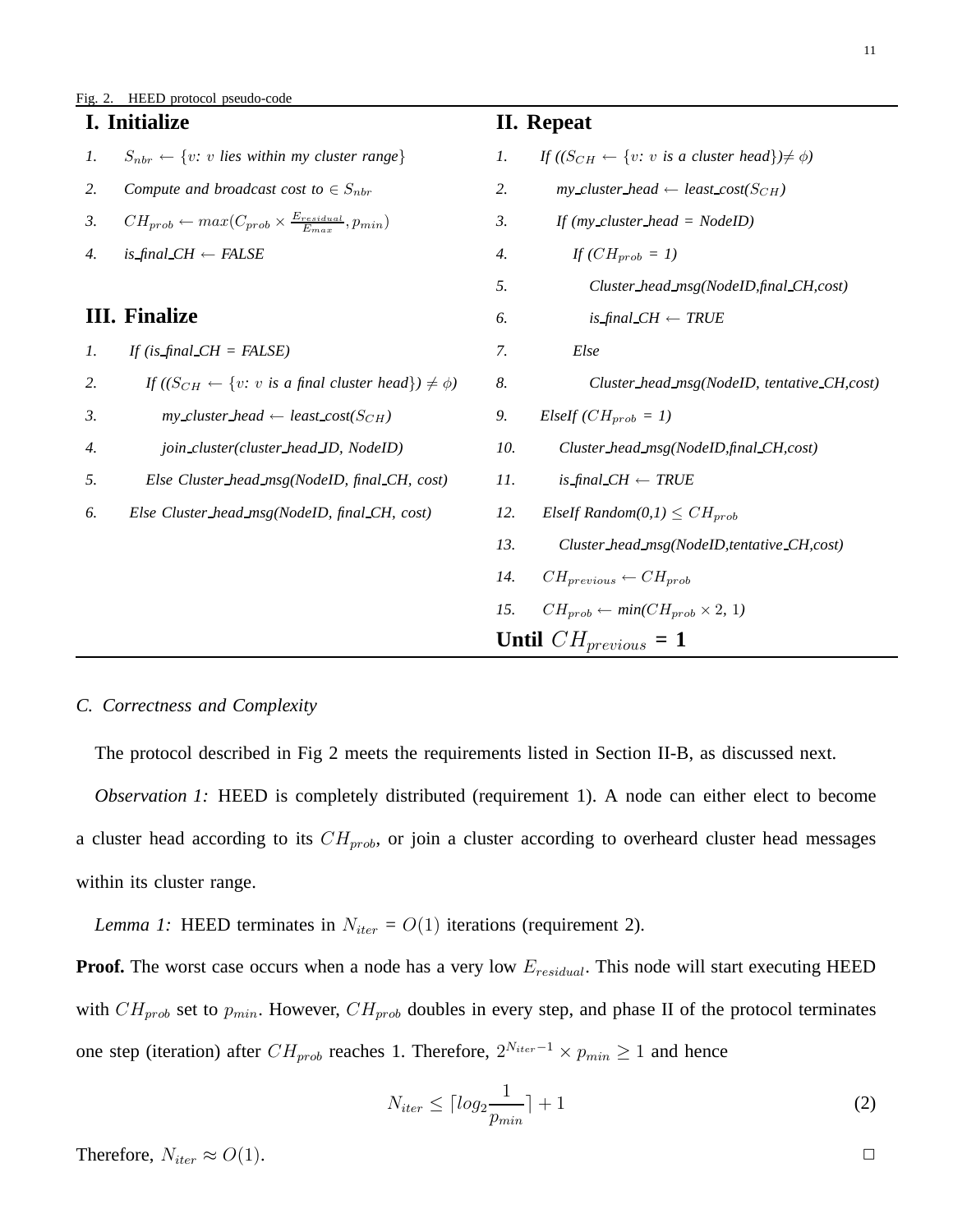With the appropriate choice of the minimum probability of becoming a cluster head, the number of iterations can be bounded by a reasonable constant (requirement 2). For example, for  $p_{min} = 10^{-4}$ , a low-energy node will need 15 iterations in phase II. When  $E_{residual}$  is close to  $E_{max}$ , the number of iterations is much lower, and depends on the value of  $C_{prob}$ . For example, for  $C_{prob} = 5\%$ , high-energy nodes will exit HEED in only 6 iterations. Thus, nodes with high residual energy will terminate HEED earlier than nodes with lower residual energy. This allows low energy nodes to join their clusters.

*Lemma 2:* At the end of phase III of the HEED protocol, a node is either a cluster head or a regular node that belongs to a cluster (requirement 3).

**Proof.** Assume that a node terminates its execution of HEED without electing to become a cluster head or joining a cluster. This implies that the condition in line 1 of phase III is satisfied, while the condition in line 2 is not satisfied (hence, line 4 is not executed). In this case, line 5 will be executed, and the node will become a cluster head, which is a contradiction.  $\Box$ 

To prolong the sensor network lifetime, cluster head selection is primarily based on the residual energy of each node (an estimated value will be sufficient). To increase energy efficiency and further prolong network lifetime, we also consider intra-cluster "communication cost" as a secondary clustering parameter. For example, cost can be a function of neighbor proximity or cluster density.

*Lemma 3:* HEED has a worst case processing time complexity of  $O(n)$  per node, where n is the number of nodes in the network (requirement 4).

**Proof.** Phase I in the HEED protocol takes a processing time of at most  $n$  to compute the cost, if the cost definition is the AMRP. Similarly, phase III also takes a processing time of at most  $n$  to arbitrate among the nodes which declared their willingness to be cluster heads with state *final CH*. For Phase II, the time taken to arbitrate among cluster heads (for all passes) is at most  $N_{iter} \times n$  cluster heads. From Lemma 1,  $N_{iter}$  is a constant. Therefore, the total time is still  $O(n)$ . All other iterations have an  $O(1)$ time complexity. Therefore, the total processing complexity is  $O(n)$ .

*Lemma 4:* HEED has a worst case message exchange complexity of  $O(1)$  per node, i.e.,  $O(n)$  in the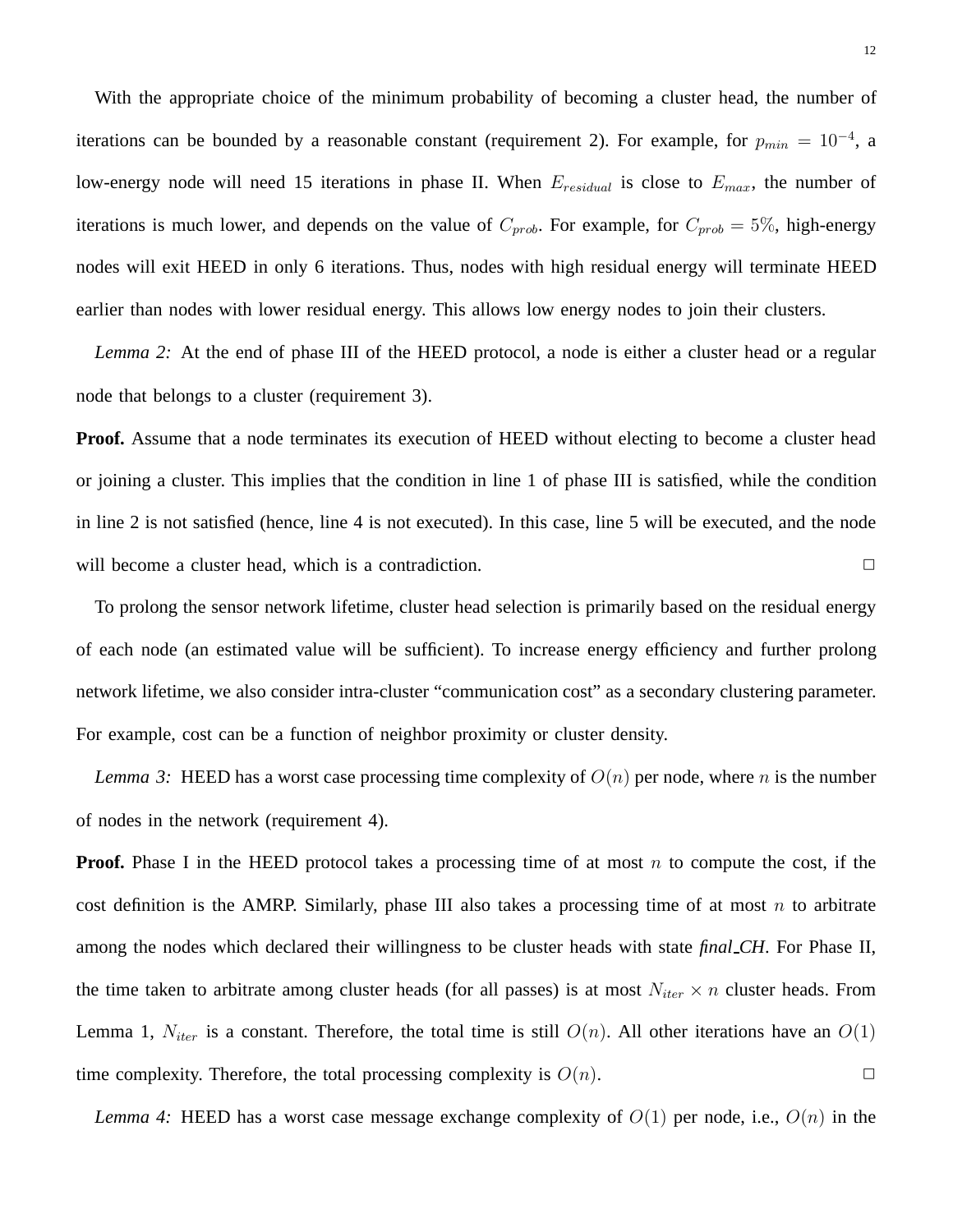network (requirement 4).

**Proof.** During the execution of HEED, a tentative cluster head generates at most  $N_{iter}$  cluster head messages  $(O(1))$ . A regular node is silent until it sends one join message to a cluster head. The number of these join messages in the network is strictly less than  $n$ , since at least one node will decide to be a cluster head with state *final CH* during the clustering process. Hence, the number of messages exchanged in the network is upper-bound by  $N_{iter} \times n$ , i.e.,  $O(n)$ .

*Lemma 5:* The probability that two nodes within each other's cluster range are both cluster heads is small, i.e., cluster heads are well-distributed (requirement 5).

**Proof.** Consider the following worst case scenario. Assume that  $v_1$  and  $v_2$  are two isolated neighboring nodes (i.e., each one does not have any other neighbor in close proximity). We compute the probability,  $p_{nbr}$ , that at the end of phase III, both of them are cluster heads (we assume that they are fully synchronized). In the worst case, neither of the two nodes decides to be a cluster head before its  $CH_{prob}$  reaches 1. Otherwise, one of them will concede to the other. Two cases may occur in this scenario:

**Case 1:** The  $CH_{prob}$  values of  $v_1$  and  $v_2$  are different enough such that they do not execute the same number of iterations in phase II. Without loss of generality, assume that  $CH_{prob1} > CH_{prob2}$ . In this case,  $v_1$  will elect to become a cluster head with state *final CH* before  $v_2$ . Hence,  $v_2$  will receive a cluster head message and register with  $v_1$ . The same argument applies for unsynchronized nodes, because they will likely terminate their computations at different times. That is why we state in Section II-A that synchronization is not critical for HEED operation.

**Case 2:**  $v_1$  and  $v_2$  will execute the same number of iterations in phase II. In this case, at any step  $i < N_{iter}$ , neither  $v_1$  nor  $v_2$  decides to be a cluster head with probability  $p_i = (1 - CH_{prob1})(1 - CH_{prob2})$ . Let prob<sub>1</sub> denote the initial  $CH_{prob1}$ , and prob<sub>2</sub> denote the initial  $CH_{prob2}$ . During step i,  $0 \le i \le N_{iter}-2$ , the current  $CH_{prob1} = prob_1 \times 2^i$  and  $CH_{prob2} = prob_2 \times 2^i$ . Let  $p_{nbr}$  be the probability that neither  $v_1$  nor  $v_2$  elects to become a cluster head at any step i:  $p_{nbr} = \prod_{i=0}^{N_{iter}-2} (1 - prob_1 \times 2^i)(1 - prob_2 \times 2^i)$ . When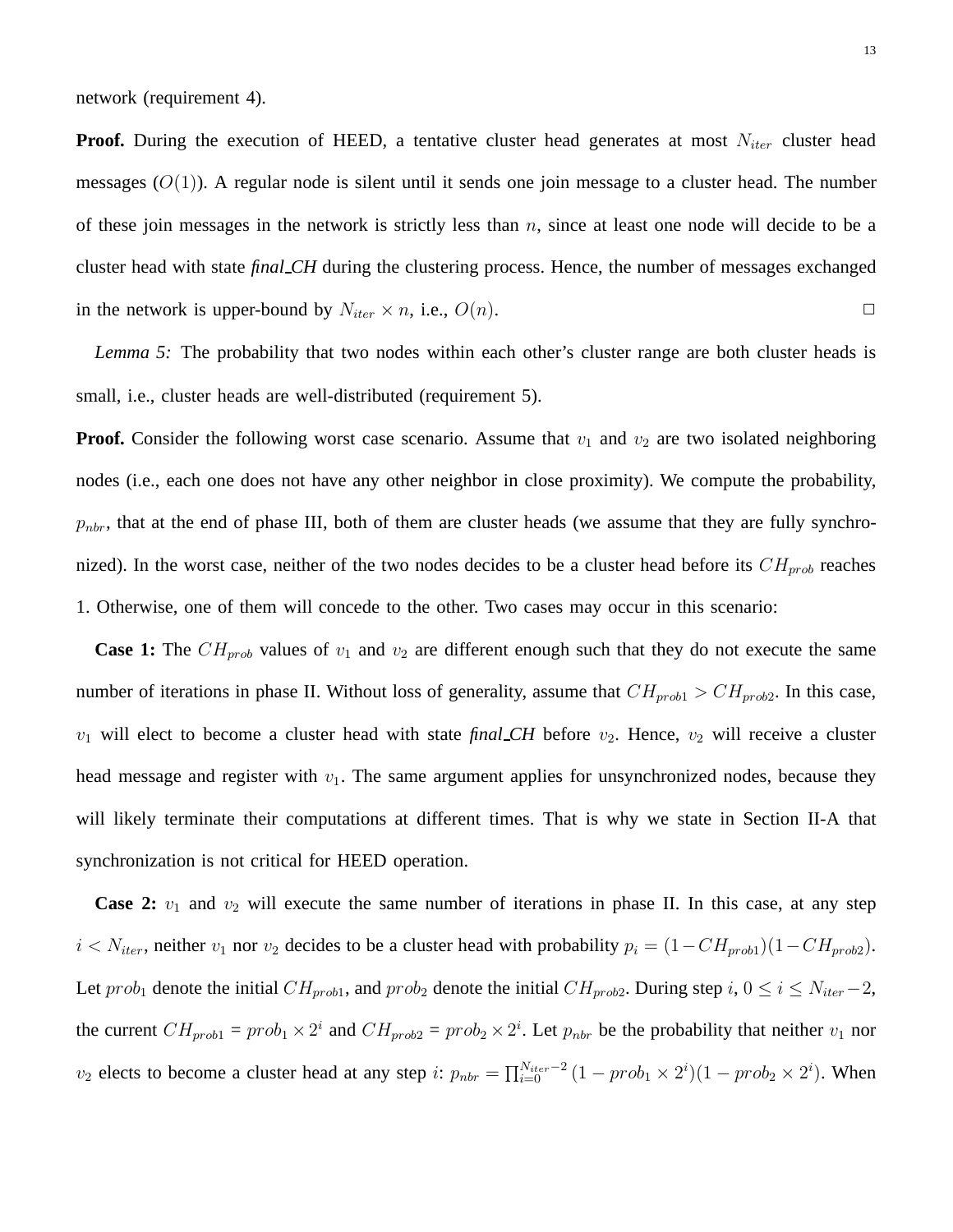$prob_1 = prob_2 = p$ , we get

$$
p_{nbr} = \prod_{i=0}^{(\lceil log \frac{1}{p} \rceil - 1)} \left(1 - p \times 2^i\right)^2 \tag{3}
$$

With typical values of the initial  $CH_{prob}$  for all nodes, the probability  $p_{nbr}$  is very small. For example, for  $p=3\%$ , the resulting  $p_{nbr}=0.00016$ , while for  $p=5\%$ , the resulting  $p_{nbr}=0.006$ . A loose upper bound for Eq. (3) is  $p_{nbr} < e^{-2p(1+2+4+\ldots+2^{(\lceil log \frac{1}{p} \rceil-1)})}$ , or  $p_{nbr} < e^{-2p(2^{\lceil log \frac{1}{p} \rceil}-1)}$ . This probability, however, is expected to be much smaller in practical situations, in which a node is likely to have more than one neighbor and similar starting  $CH_{prob}$  values will not be the common case.

In all our experiments in Section IV, no two neighboring nodes were selected by HEED to act as cluster heads. This property remained valid with different transmission ranges, variable node density, and different cost types. Intuitively, the probabilistic choice of cluster heads according to their residual energy results in cluster heads that have higher average residual energy than regular nodes. We demonstrate this behavior is Section IV.

## *D. Inter-Cluster Communication*

After the network is clustered, inter-cluster organization depends on the network application. For example, cluster heads can communicate with each other to aggregate their information via multiple hops. For multi-hop communication among cluster heads, the selected transmission range among cluster heads may vary to ensure a certain degree of connectivity and to control interference. For example, in [26], the authors assume that the nodes are uniformly distributed in the network field and that each cell of size  $c \times c$  in the network contains at least one node. In this case, the network is guaranteed to be connected if the inter-cluster transmission range  $R_t = (1 + \sqrt{5})c$ . A cell in this context is defined as an area in the 2-dimensional space in which every node can communicate with every other node residing in every neighboring cell. In a clustered network, a cell can be defined as an area where every node can reach every other node residing in the same cell. The cell side length is therefore  $\leq R_c/\sqrt{2}$ , where  $R_c$  is the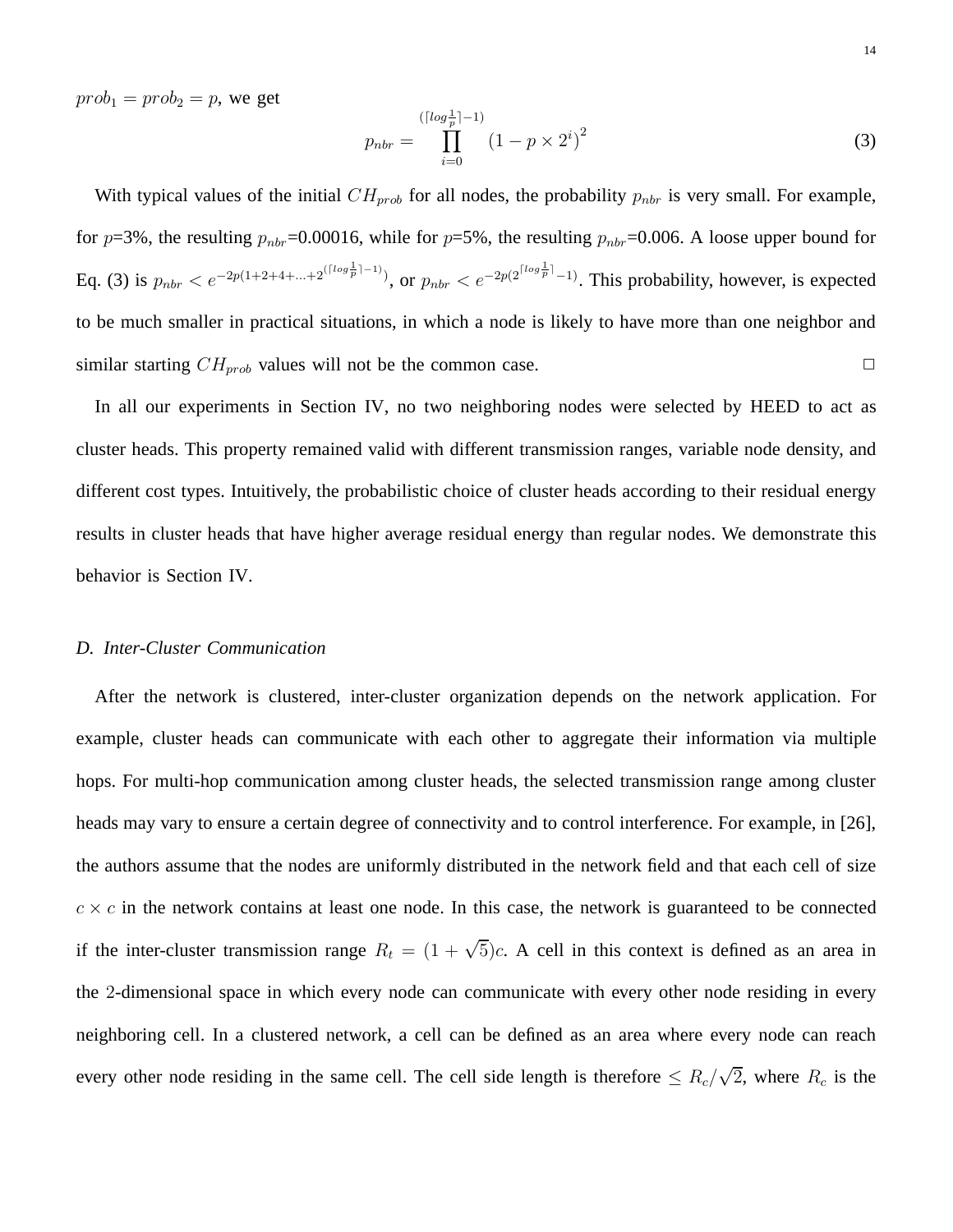cluster range. Thus, we can conduct a similar analysis to [26], [27] to select  $R_t$ .<sup>1</sup> In [3], the authors suggest using the minimum possible power level to reach a destination, in order to reduce interference. In [4], the authors propose a technique to select the minimum power level to use across the entire network in order to keep it connected, assuming uniform node dispersion. Any of these techniques can be adopted in to guarantee a connected inter-cluster overlay graph.

For inter-cluster communication, the definition of connectivity depends on its multi-hop organization and the relationship between the inter-cluster transmission range,  $R_t$ , and the intra-cluster transmission range,  $R_c$ . The following lemmas and theorem define the required density model and provide the necessary conditions for asymptotically almost surely (a.a.s.) multi-hop network connectivity.

*Lemma 6:* Assume that n nodes are uniformly and independently dispersed at random in an area  $R = [0, L]^2$ . Also assume that the area is divided into N square cells of size  $\frac{R_c}{\sqrt{2}} \times \frac{R_c}{\sqrt{2}}$ . If  $R_c^2 n = aL^2 ln L$ , for some  $a > 0$ , then  $\lim_{n,N \to \infty} E[\eta(n,N)] = 1$ , where  $\eta(n,N)$  random variable that denotes the minimum number of nodes in a cell (i.e., each cell contains at least one node a.a.s., or the expected number of empty cells is zero a.a.s.).

A similar theorem was proved in [27]. Therefore, the proof is omitted.

*Lemma 7:* There exists at least one cluster head in any  $(2 + \frac{1}{\sqrt{2}})R_c \times (2 + \frac{1}{\sqrt{2}})R_c$  area a.a.s.

**Proof.** We prove this lemma by contradiction. Assume that Lemma 6 holds, and that there there does not exist any cluster heads in an  $(2 + \frac{1}{\sqrt{2}})R_c \times (2 + \frac{1}{\sqrt{2}})R_c$  area A. This implies that every node v within this area A is connected to a cluster head that lies outside A. Even if cluster heads outside A are on the borders of A, then there is at least an area  $B = \frac{R_c}{\sqrt{2}} \times \frac{R_c}{\sqrt{2}}$  inside A which cannot be covered by cluster heads outside A (as depicted in Fig. 3(a)). But area B contains at least one node a.a.s. according to Lemma 6 and this node is connected to a cluster head within A. This contradicts the initial assumption,

<sup>1</sup>Our definition of a cell is different from that in [27] which assumes that a node residing in a cell can communicate with all the nodes in its complete neighborhood (i.e., its eight surrounding cells). They use this definition to analyze the performance of cell-based approaches (e.g., GAF [10]). We regard a cell as an approximation of a cluster, and thus  $R_c$  is used to define the required density, and  $R_t$  is used to define connectivity. In the analysis in [27], only one transmission range is used to define both density and connectivity.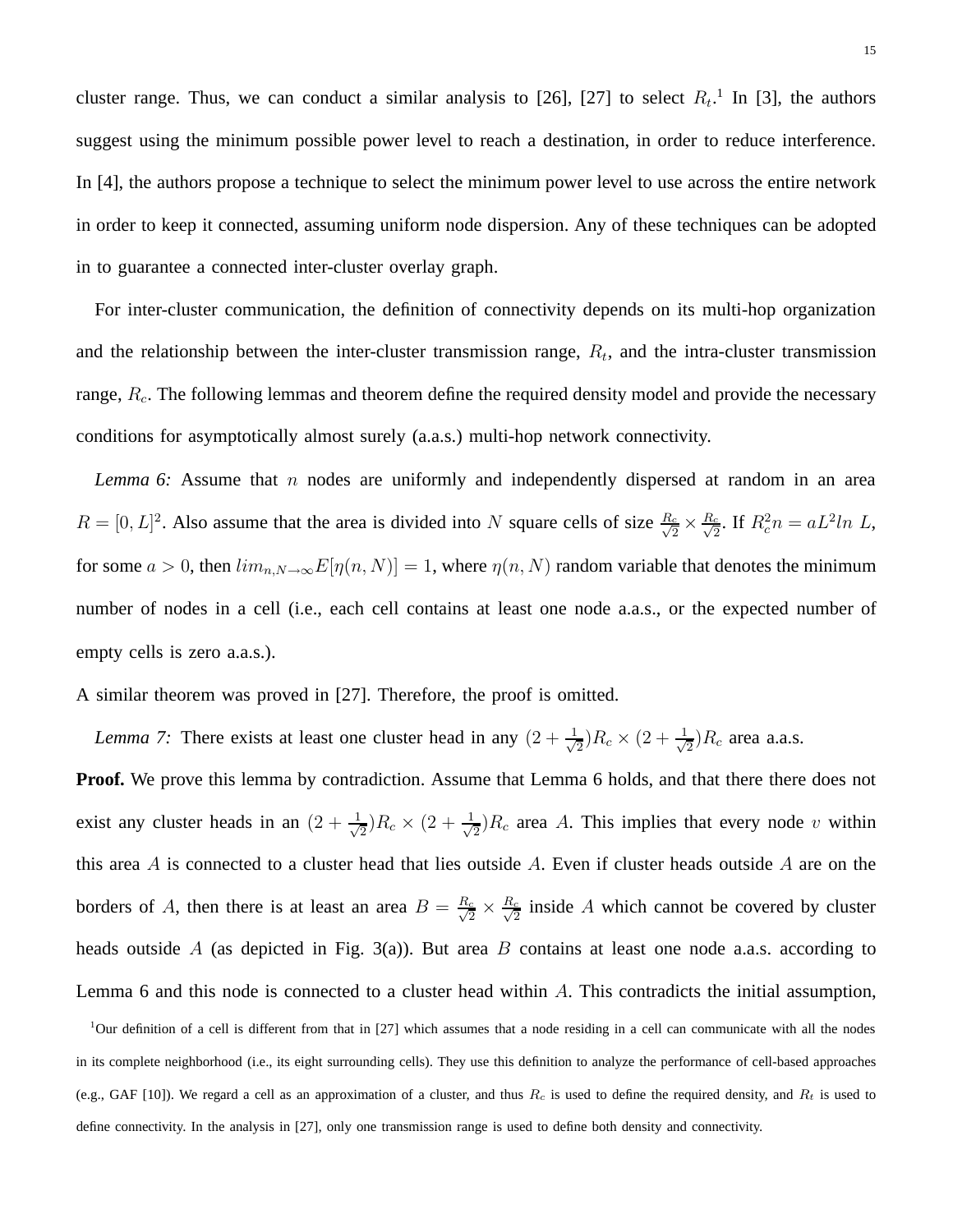*Lemma 8:* For any two cluster heads  $v_1$  and  $v_2$  in two neighboring areas A and B of size  $(2 + \frac{1}{\sqrt{2}})R_c \times$  $(2 + \frac{1}{\sqrt{2}})R_c$ ,  $v_1$  and  $v_2$  can communicate if  $R_t \ge 6R_c$ .

**Proof.** Fig. 3(b) shows an organization where a  $(2 + \frac{1}{\sqrt{2}})R_c \times (2 + \frac{1}{\sqrt{2}})R_c$  area A contains one cluster head  $v_1$  in the bottom left corner. A cluster head  $v_2$  is the farthest from  $v_1$  when it resides in the top right corner of the closest  $(2 + \frac{1}{\sqrt{2}})R_c \times (2 + \frac{1}{\sqrt{2}})R_c$  area B. Using Euclidean geometry, the distance between  $v_1$  and  $v_2 \approx 6R_c$ , which is the minimum transmission range  $R_t$  for  $v_1$  to reach  $v_2$ .



Fig. 3. Conditions on transmission range for network connectivity

*Theorem 1:* HEED produces a connected multi-hop cluster head graph (overlay) a.a.s.

**Proof.** Assume that the conditions in the previous 3 lemmas hold. We prove this theorem by contradiction. Assume that HEED produces two connected components (graphs) of cluster heads  $G_1 = (V_1, E_1)$  and  $G_2 = (V_2, E_2)$ , such that any  $v_1 \in V_1$  can not communicate with any  $v_2 \in V_2$ . Without loss of generality, assume that  $V_2$  lies on the right of  $V_1$ , and that a cluster head  $v_1 \in V_1$  lies on the rightmost border of  $V_1$ .  $v_1$  is able to communicate with a cluster head  $v_2$  on its right side, since the condition in Lemma 8 holds.  $v_2$  must reside inside  $V_2$ , which contradicts with the assumption that a cluster head in one component cannot communicate with one in the other component. Thus,  $V_1$  and  $V_2$  are connected a.a.s.

We surmise that clustering and data aggregation in a dense network conserve energy. To evaluate this conjecture, we conduct a very simple worst-case analysis on an operational scenario. The goal of this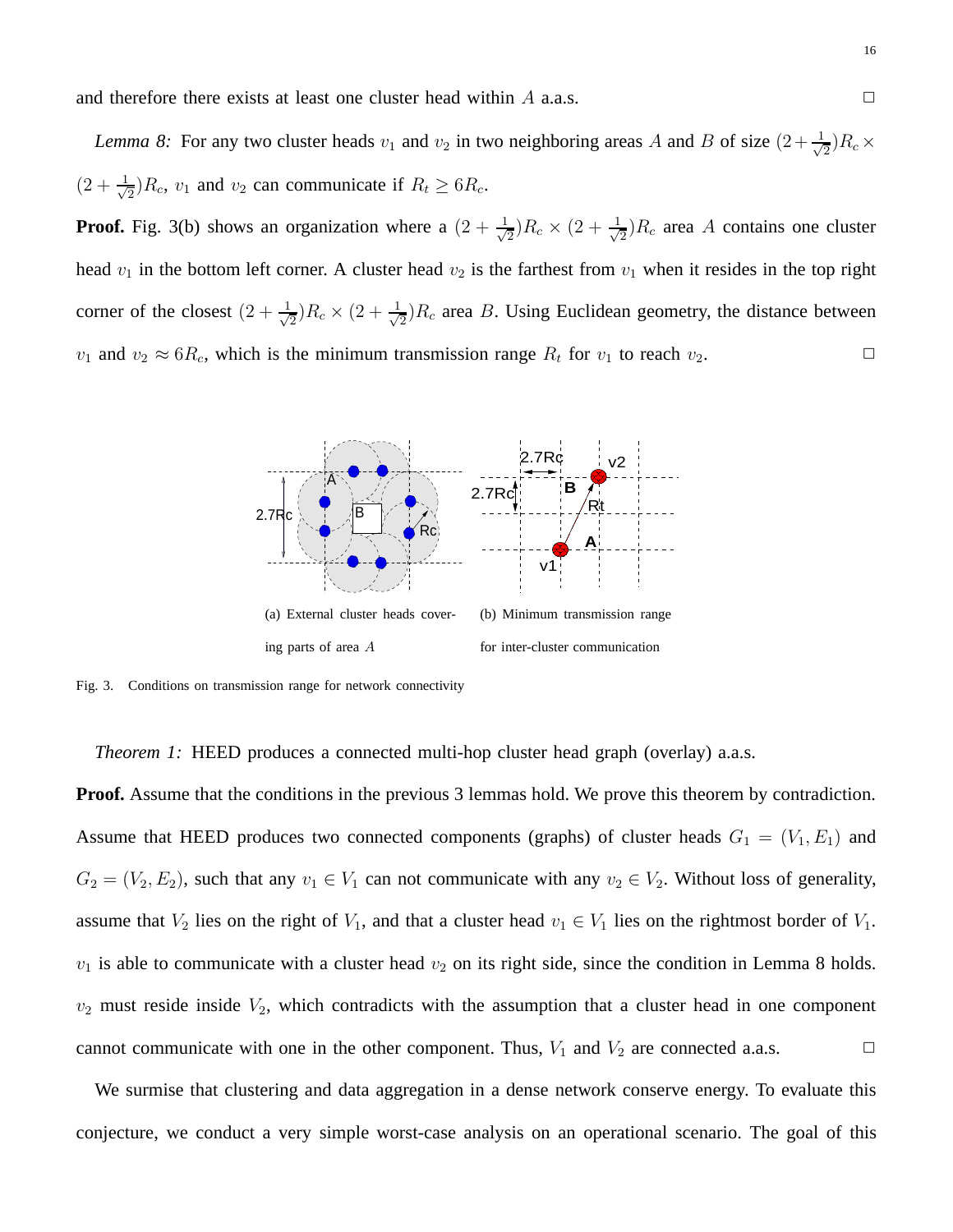analysis is to quantify the required node density to achieve such energy conservation for that scenario.

Assume that transmission proceeds from all nodes in the top left cell to an observer in the bottom right cell. Define the energy gain,  $E_g$ , as the difference between the energy consumed for transmitting 1 bit of data by all the nodes in the top left cell without clustering  $E<sub>o</sub>$ , and the energy consumed for transmitting 1 bit of data by all the nodes in the top left cell using clustering and data aggregation  $E<sub>c</sub>$ . Therefore,  $E_g = E_o - E_c.$ 

Now assume that: (1) nodes are dispersed uniformly at random in a field, (2) one unit of energy is consumed for transmitting 1 bit of data per one unit of distance, and (3) every cell (as defined above) has one cluster head. We now show that  $E_g > 0$ , if  $n > 2\sqrt{2}(L/R_c)^2$ .

Since  $L >> R_c$ , the optimal path length from the source nodes to the observer =  $\sqrt{2}L$ . To compute the suboptimal path length (in the clustered network), consider each  $2 \times 2$  cell. The clustered network path at most deviates by a factor of  $\sqrt{2}$  from the optimal  $2 \times R_c$  path. Therefore, the suboptimal path length =  $2 \times \sqrt{2} \times R_c \times \sqrt{2}L/(2 \times R_c) = 2L$ . The average number of nodes per cell (assuming uniform distribution) =  $n \times R_c^2/(2 \times L^2)$ .

 $E_o$  = energy consumed by all the nodes in the cell to send 1 bit along the  $\sqrt{2}L$  path to the observer =  $(n \times R_c^2/(2 \times L^2)) \times \sqrt{2}L = n \times R_c^2/\sqrt{2}L.$ 

 $E_c$  = energy consumed by all the nodes in the cell to send 1 bit to their cluster head at range  $R_c$  $+$  the energy consumed by the cluster head to transmit on the suboptimal path to the destination  $=$  $[n \times R_c^2/(2 \times L^2) - 1] \times R_c + 2L$ . Therefore,  $E_c \approx n \times R_c^3/2L^2 + 2L$ .

$$
E_g = E_o - E_c = n \times R_c^2 / \sqrt{2}L - n \times R_c^3 / 2L^2 - 2L > 0
$$
  
\n
$$
\implies n[(R_c^2 / \sqrt{2}L) - (R_c^3 / 2L^2)] > 2L \implies n > \frac{4L^3}{R_c^2 (\sqrt{2}L - R_c)}
$$
  
\nSince  $L >> R_c$ , therefore,  $\sqrt{2}L >> R_c$ , and  $n > 2\sqrt{2}(L/R_c)^2$ .

## IV. PERFORMANCE EVALUATION

In this section, we evaluate the performance of the HEED protocol via simulations. Unless otherwise specified, we assume that 1000 nodes are uniformly dispersed into a field with dimensions 2000 m  $\times$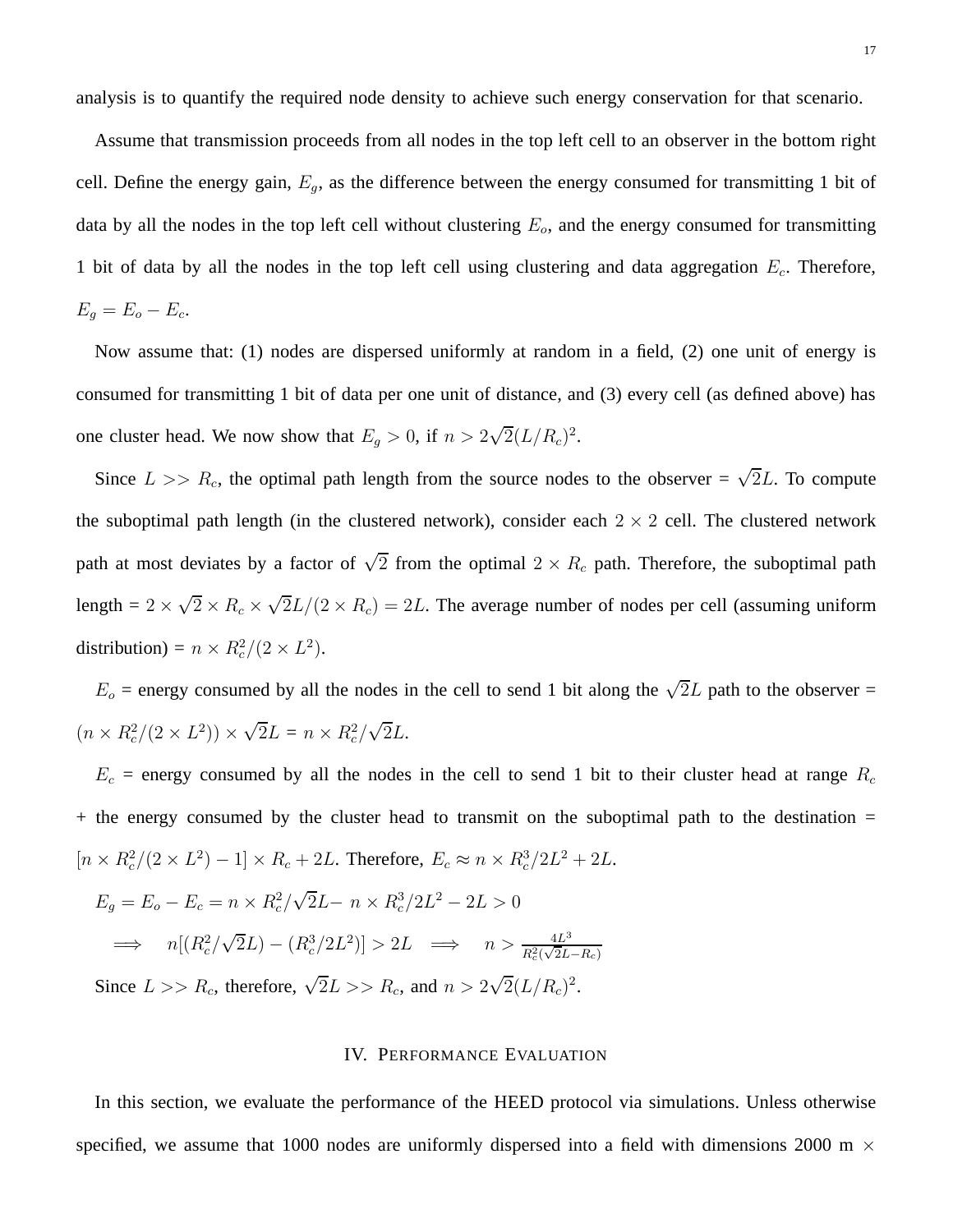2000 m. We set the minimum probability for becoming a cluster head  $(p_{min})$  to 0.0005 (which is reasonable for nodes with batteries of energy  $< 10$  Joule). In this case, the maximum number of iterations that HEED may take at any node is 12 (according to Lemma 1). Initially,  $CH_{prob} = C_{prob} = 5\%$  for all nodes. Wireless transmission laws dictate that power attenuation be proportional to the square of the covered distance (assuming fixed transmission power). If the distances are small (up to hundreds of meters), then the power attenuation can be assumed to be linear with the transmission radius [28]. Practically, other factors may also affect the received power, such as noise or physical obstacles. For simplicity, we assume the absence of these factors in our experiments, and therefore use the distance between nodes to account for the required transmission power level among them. We vary the cluster radius (range) from 25 m to 400 m to study how the protocol works with low to high coverage ranges. Every result shown is the average of 100 experiments. Each experiment uses a different randomly-generated topology, where each node is assigned a different randomly-generated residual energy level between 0 and 1 Joule (J). Residual energy is discretized into 20 levels to increase ties.

We compare HEED to a generic weight-based clustering protocol that is suitable for quasi-stationary adhoc networks. DCA [16] and WCA [17] are examples of such weight-based clustering. In our experiments, the real-valued weight used for generic clustering is simply the node residual energy. During any step of the clustering process, a node does not make a decision about which cluster to join (or if it should become a cluster head itself) until all neighboring nodes with higher weights have already decided (similar to DCA [16]). This generic clustering (GC) protocol is a good baseline for comparison because it has the following features: (1) clustering is distributed and only based on local information, (2) selected cluster heads are guaranteed to be the nodes with the highest weights (residual energy) within their clusters, (3) a node is associated with only one cluster head, (4) no underlying assumptions about node dispersion in the field are made, (5) the number of iterations of the protocol is a function of network diameter, similar to most currently proposed clustering approaches in mobile ad-hoc networks, (6) the time and message complexities are  $O(n)$  and  $O(1)$  per node, respectively, and (7) it is guaranteed that no two cluster heads are neighbors, i.e. cluster heads are well-distributed in the network field.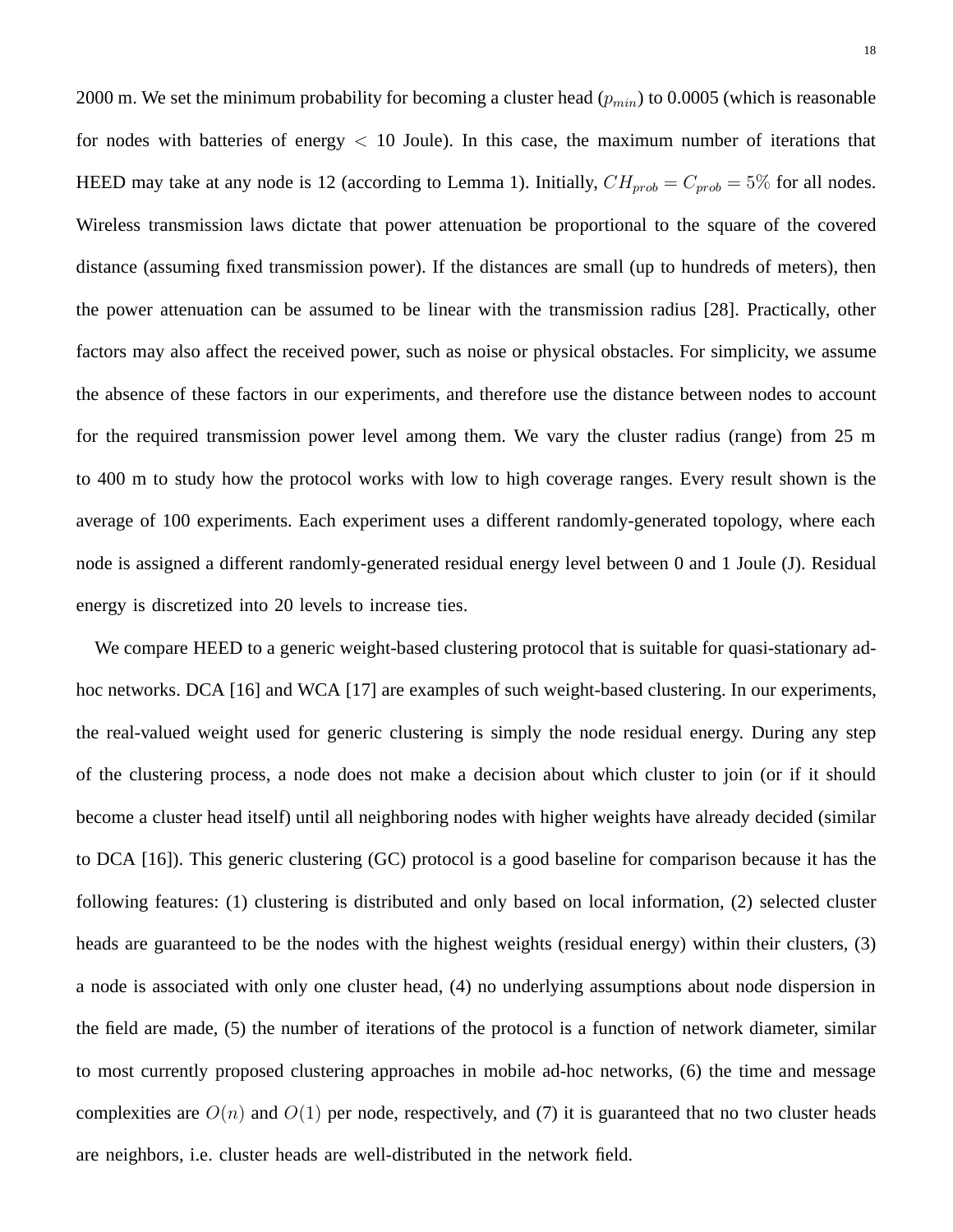In this section, we compare HEED to the GC protocol in terms of: (i) number of iterations required for the clustering process, (ii) ratio of the number of clusters to the number of nodes in the network, (iii) ratio of clusters with more than one node to the number of clusters, (iv) standard deviation of the number of nodes in a cluster, and maximum number of nodes in a cluster, and (v) average residual energy of the selected cluster heads. We also study the case where nodes are not fully synchronized.

## *A. Clustering Iterations*

We compare the number of iterations required for HEED and GC protocols to terminate. As previously discussed, the number of iterations in HEED can be deterministically computed using Lemma 1, which is independent of the cluster radius. For GC, the number of iterations grows quickly as the cluster radius increases, because more neighbors are available for every node as the the cluster radius increases. Thus, a node will have to wait longer for higher weight nodes to decide which clusters to join. Our experiments show that GC takes only 3 iterations to terminate for a cluster radius of 25. The number of iterations, however, grows to 85 for a cluster radius of 400. HEED takes 6 iterations to terminate for all cluster ranges.

## *B. Cluster Head Characteristics*



#### Fig. 4. Characteristics of selected cluster heads

The number of selected cluster heads varies according to the specified cluster radius. The smaller the radius, the larger the required number of cluster heads to fully cover the entire network. Fig. 4(a) shows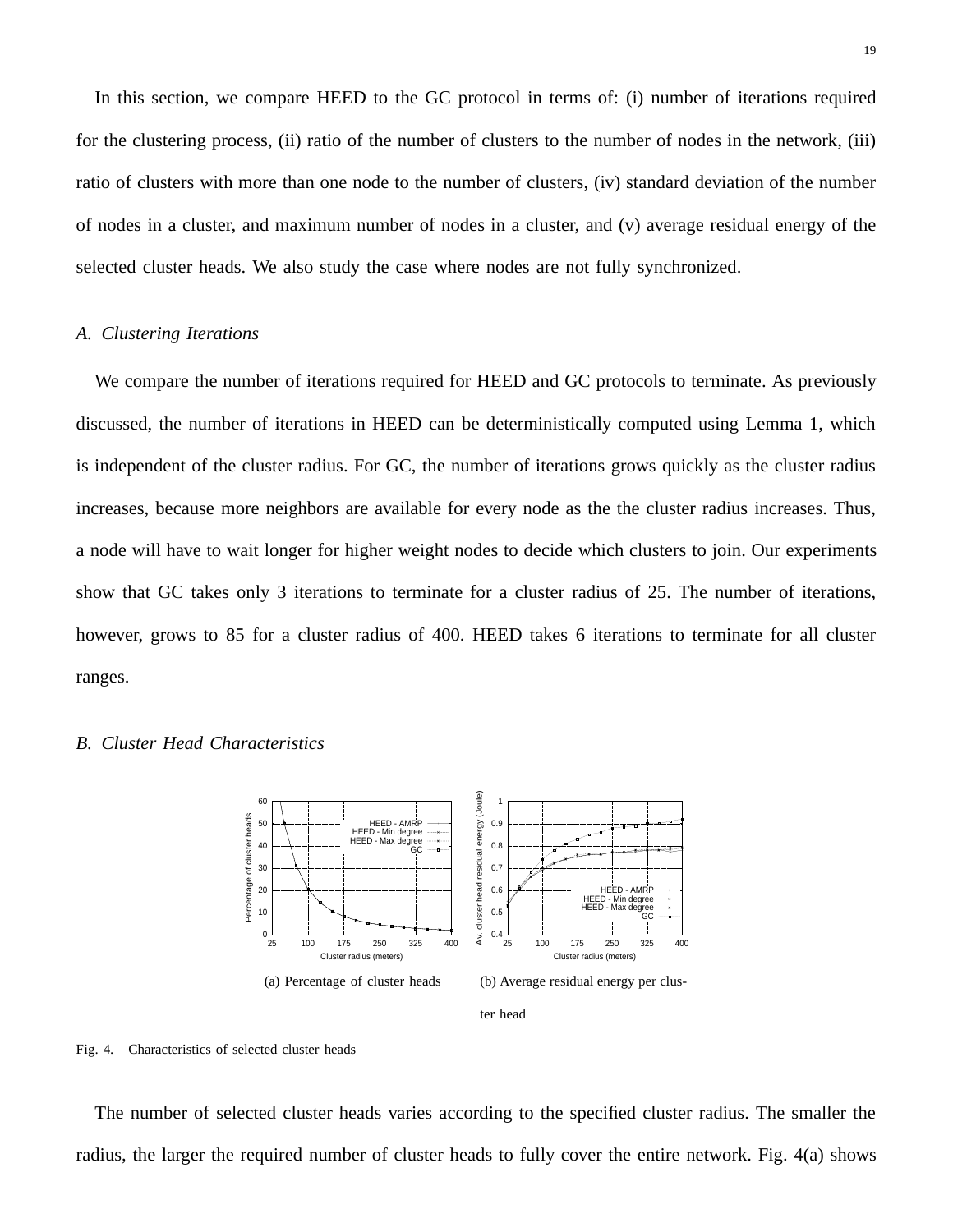that the average number of cluster heads selected by both GC and HEED (with different cost types) are almost identical. This is not surprising, since both GC and HEED tend to select cluster heads that are not neighbors within a cluster radius. The percentage of cluster heads is very high (80%) for very small cluster ranges, and becomes smaller as the range increases.

In HEED, tentative cluster heads are randomly selected based on their residual energy. Therefore, HEED cannot guarantee optimal head selection in terms of energy, since it uses the secondary parameter to resolve conflicts. GC, a weight-based approach, does guarantee that the highest energy node will be the cluster head within its cluster range. Fig. 4(b) compares the two protocols in terms of residual energy. The results show that the cluster heads selected by HEED have high residual energy, and their average residual energy is not far lower than that with GC (at most 12% difference).

# *C. Cluster Characteristics*

Application requirements dictate which cluster characteristics are favored in particular contexts. If it is required to balance load on cluster heads, then it is important to have clusters with small variance in the number of nodes they cover. Fig. 5(a) illustrates the standard deviation of the number of nodes per cluster for each cost type (cost types were defined in Section III-A). The maximum degree cost type and GC show similar results. For minimum degree cost, the standard deviation is the lowest, because ties are broken by joining the smaller degree node, thus balancing the cluster sizes. AMRP results lie between the two extremes. Therefore, AMRP provides a compromise between load balancing and cluster density.

Another appealing cluster property is minimizing clusters with only a single node (the cluster head), and minimizing the maximum number of nodes in a cluster. Single-node clusters arise when a node is forced to represent itself (because of not receiving any cluster head messages). A cluster may also contain a single node if this node decides to act as a cluster head, and due to cost definition, all its neighbors register themselves with other cluster heads. Fig. 5(b) illustrates the percentage of clusters with more than one node. The figure shows that HEED produces a higher percentage of non-single-node clusters than GC for all cost types. Fig. 5(c) shows that the maximum number of nodes in a cluster in HEED is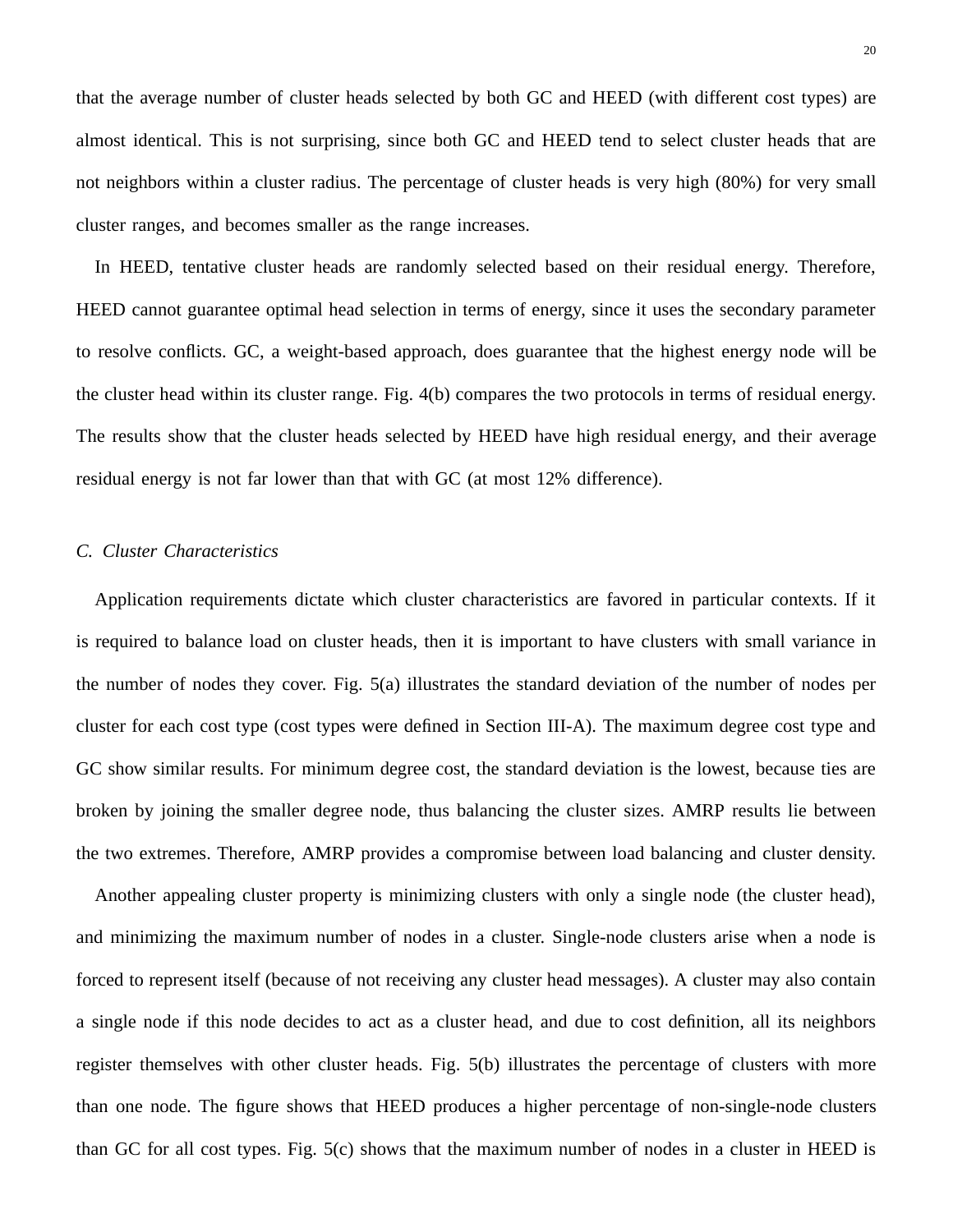21



Fig. 5. Characteristics of clusters

on the average smaller than that of GC for all cost types, but especially for the minimum degree cost. Together with the results about variance in the number of nodes in a cluster, presented in Fig. 5(a), we can conclude that HEED produces balanced clusters.

## *D. Node Synchronization*

In Section II-A, we claimed that node synchronization is not critical for the operation of HEED. We argued why this claim holds in the proof of Lemma 5 (Case 1). We have conducted a number of experiments to study the effect of synchronization on the average cluster head energy. To compare the strictly synchronized case with a pseudo-synchronized case, we assume that every node starts the clustering process randomly within a  $3 \times t_c$  interval, i.e., within 3 iterations of the start of clustering process. This is a reasonable choice since using  $C_{prob} = 0.05$  implies that phase II of the HEED protocol terminates in 6 iterations in the case of a fully-charged battery. Fig. 6 illustrates the average cluster head energy for networks with synchronized versus pseudo-synchronized nodes (labeled "unsynch"). Results indicate that the selected cluster heads in both cases have comparable residual energy. Results for other cluster and cluster head characteristics were also found to be similar to those presented above.

Several approaches can be applied to trigger the HEED protocol in an unsynchronized network. One possible approach is for nodes with faster clocks to trigger their slower neighbors to start the execution of HEED. A node is considered to have a "faster" clock, compared to its neighbors, if it has not received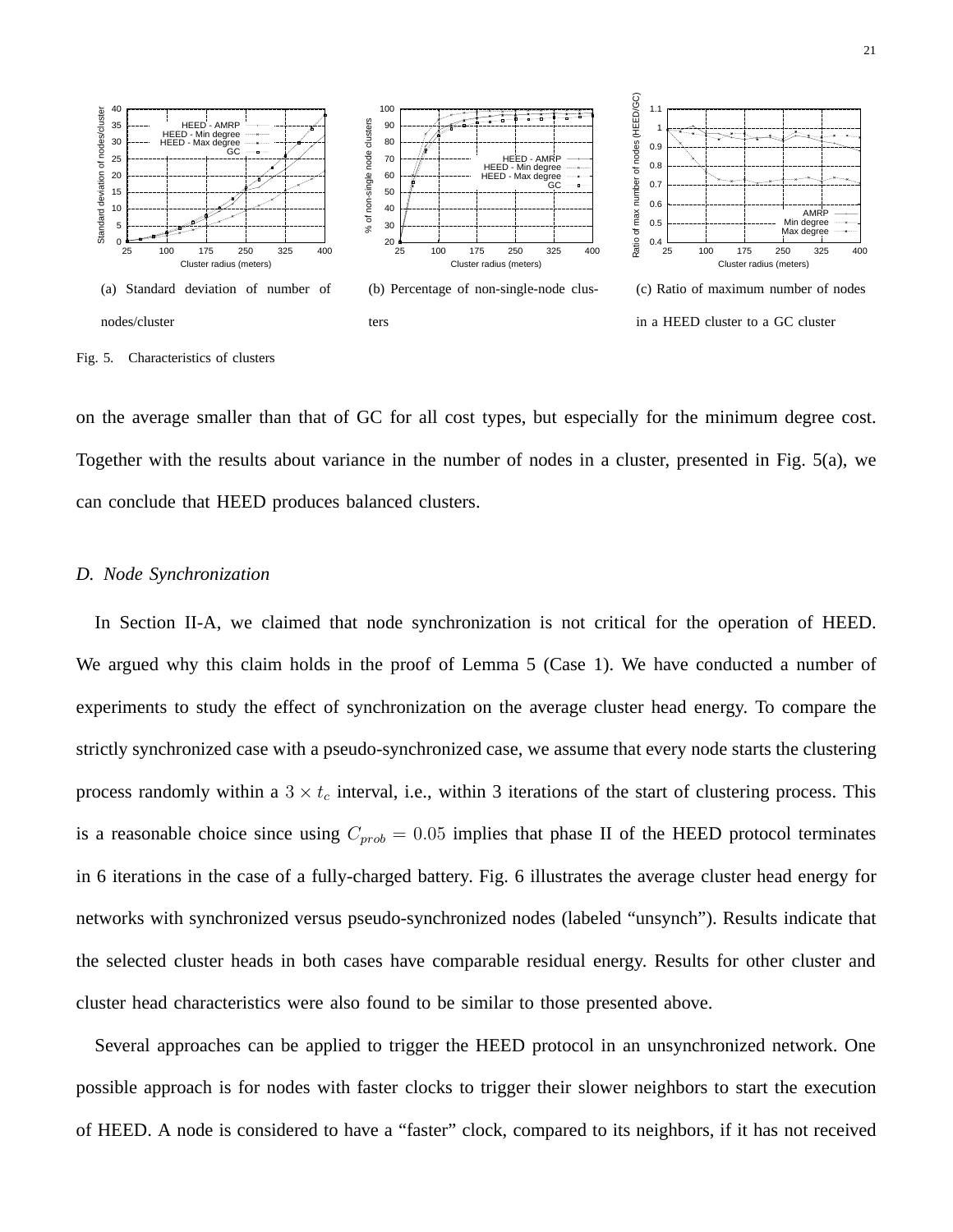

Fig. 6. HEED average cluster head energy for synchronized and pseudo-synchronized nodes

any HEED messages. This approach will work in networks where nodes with faster clocks are evenly distributed in the network. If the nodes with faster clocks are clustered in certain regions, clustering will be triggered in these regions. In this case, "new" cluster heads are selected in these regions. These heads can rapidly discover their neighboring "old" cluster heads in regions where clocks are slower.

## *E. Non-uniform Node Distribution*

We have considered uniform distribution of nodes in all of the experiments presented above. In this section, we consider non-uniform node distribution in the network field. HEED primarily elects cluster heads according to their residual energy, which is independent of node distribution. If nodes with high residual energy are all clustered in one region in the network, the design of HEED which relies on using an intra-cluster power level during clustering reduces the likelihood that cluster heads are neighbors within the cluster range. Based upon this, we conjecture that node distribution does not impact the quality of clustering, in terms of the residual energy of cluster heads, and their distribution in the field. Of course, non-uniform node distribution may result in an increase in the variance of the number of nodes per cluster, which is inevitable since we only use one cluster range.

To verify this conjecture, we conduct an experiment in which the network is divided into four areas (regions) of equal sizes  $(A_1, \ldots, A_4)$ , and the probability of a node residing in each of the areas is 3% for  $A_1$ , 5% for  $A_2$ , 10% for  $A_3$ , and 82% for  $A_4$ . We use the same simulation settings as in Section IV and compare to a generic clustering protocol. Fig. 7(a) shows that the average percentage of cluster heads is much lower in the non-uniform case than in the uniform case. This is at the expense of a much higher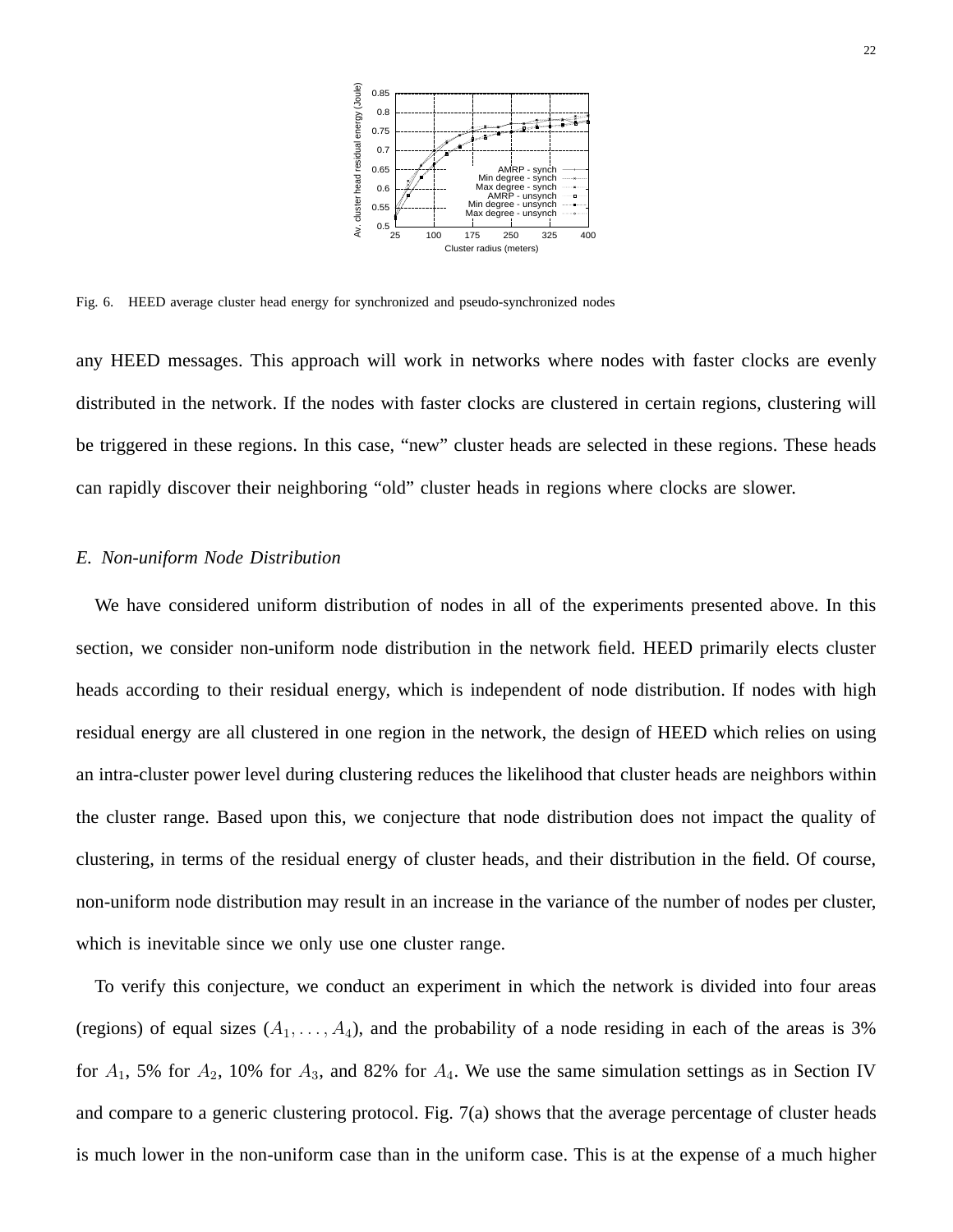variance in the number of nodes per cluster. Fig. 7(b) shows that the average residual energy per cluster head is still as high as that in the uniform node distribution case.



Fig. 7. Clustering quality with non-uniform node distribution

## V. CLUSTERING APPLICATIONS

Our approach can be used for constructing energy-efficient hierarchies for routing protocols, in which higher tier nodes should have more residual energy. Our approach can also be effective for sensor applications requiring efficient data aggregation and prolonged network lifetime, such as environmental monitoring applications. We consider one such application (similar to the one described in [8]) in this section. Cluster heads in our application do not consume similar amount of energy during every  $T_{NO}$ interval, as assumed in [8].

In [8], a distributed clustering protocol for micro-sensor networks (LEACH) was introduced for prolonging the network lifetime. LEACH was proposed for an application in which sensor nodes are randomly distributed on a grid-like area and are continuously sensing the environment to send reports to a remote sink (e.g., observer/base station). The application assumes that nodes are equally significant and data aggregation is possible. LEACH clustering proved to be  $4\times$  to  $8\times$  more effective in prolonging the network lifetime than direct communication or minimum energy transfer (shortest path multi-hop routing).

In LEACH, a node elects to become a cluster head randomly according to a target number of cluster heads in the network and its own residual energy. Clustering starts by computing the optimal number of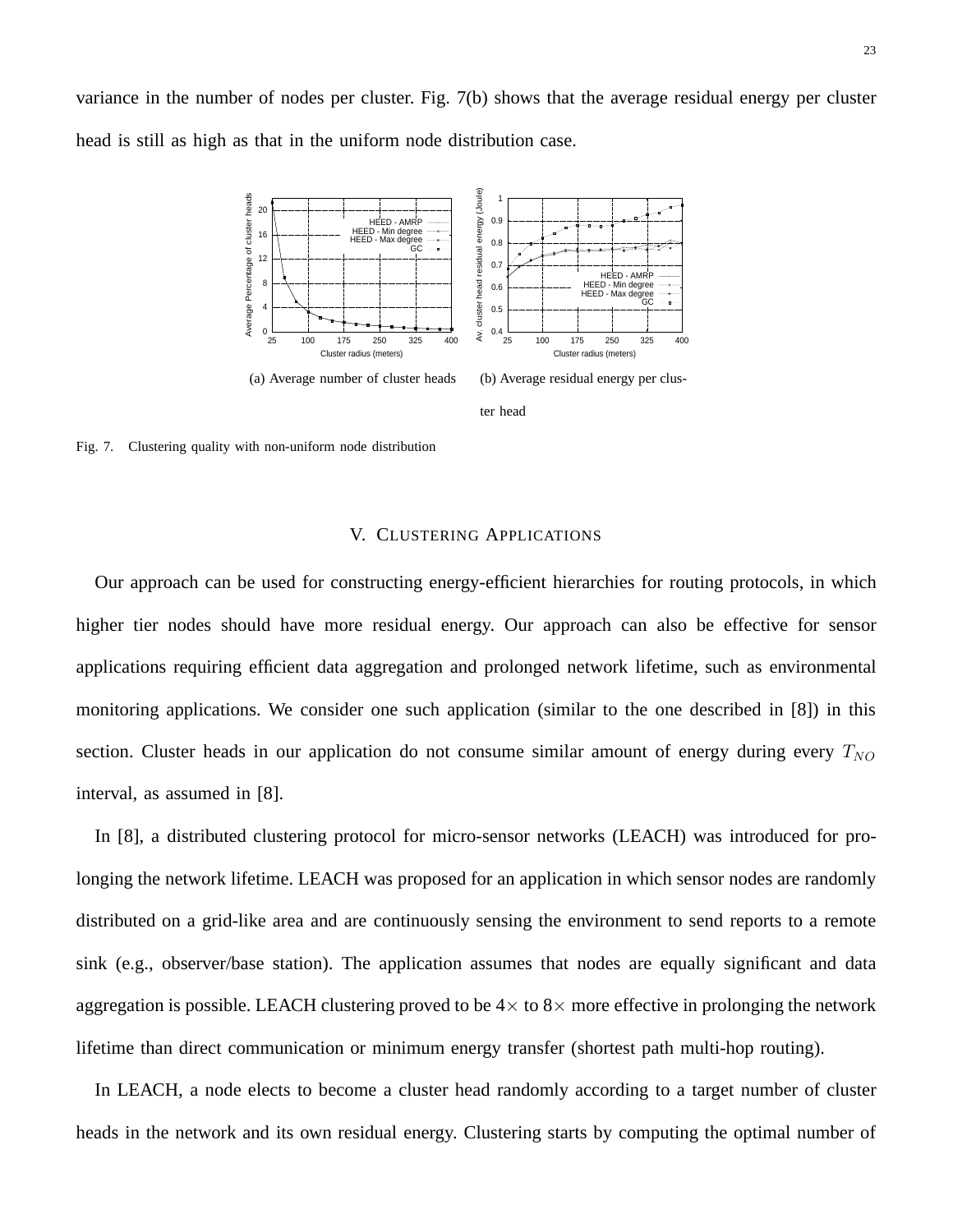clusters in the network. When clustering is triggered, certain nodes broadcast their willingness to become cluster heads, and regular nodes join clusters according to cluster head proximity. Each cluster head then creates a TDMA schedule for its nodes and broadcasts it. Every node sends its data to its cluster head according to the specified TDMA schedule. Direct Sequence Spread Spectrum (DSSS) codes are used to minimize inter-cluster interference (therefore, we ignore collisions in our simulation). Each cluster head fuses the data it receives from its nodes into one frame and sends it to the sink. Clustering is triggered every  $T_{NO}$  TDM frames.

It is easy to see that under optimal conditions (no interference or data losses), the maximum network lifetime occurs at the minimum possible choice of  $T_{NO}$  (i.e., for  $T_{NO}=1$ ) if the clustering overhead is incomparable to the application load. However, such small values of  $T_{NO}$  cause the system to be always in an unstable state, which might lead to undesirable effects, such as excessive interference, data losses, and delayed response. Thus,  $T_{NO}$  can be in the range of seconds for applications where all nodes are continuously sending reports, and a cluster head consumes a significant portion of its energy in serving its cluster members. On the other hand, for data-driven applications (where reports are sent upon request), and the aggregation and forwarding processes are not very expensive,  $T_{NO}$  can be in the range of minutes or even hours.

We compare our HEED clustering to a generalized LEACH (gen-LEACH) approach in which two features are added to the application-specific LEACH protocol, described in [8]. First, the routing protocol is assumed to propagate node residual energy throughout the network. Although this approach requires extensive message exchange (for residual energy information), it selects better cluster heads than the original LEACH, and thus prolongs the network lifetime (this approach was proposed in the code released by the authors of [8]). A node executing gen-LEACH elects itself to become a cluster head at time  $t$  with probability  $CH_{prob}(t)$ , where  $CH_{prob}(t) = min(\frac{E_i(t)}{E_{total}} \times k, 1)$ . Here,  $E_i$  is the residual energy of node i, and  $E_{total} = \sum_{i=1}^{N} E_i(t)$ . Second, a node selects a cluster head in its cluster range proximity, which is not assumed to span the entire network area. This generalizes LEACH for multi-hop networks.

Most of our simulation parameters are similar to those in [8]. The parameters are listed in Table V. In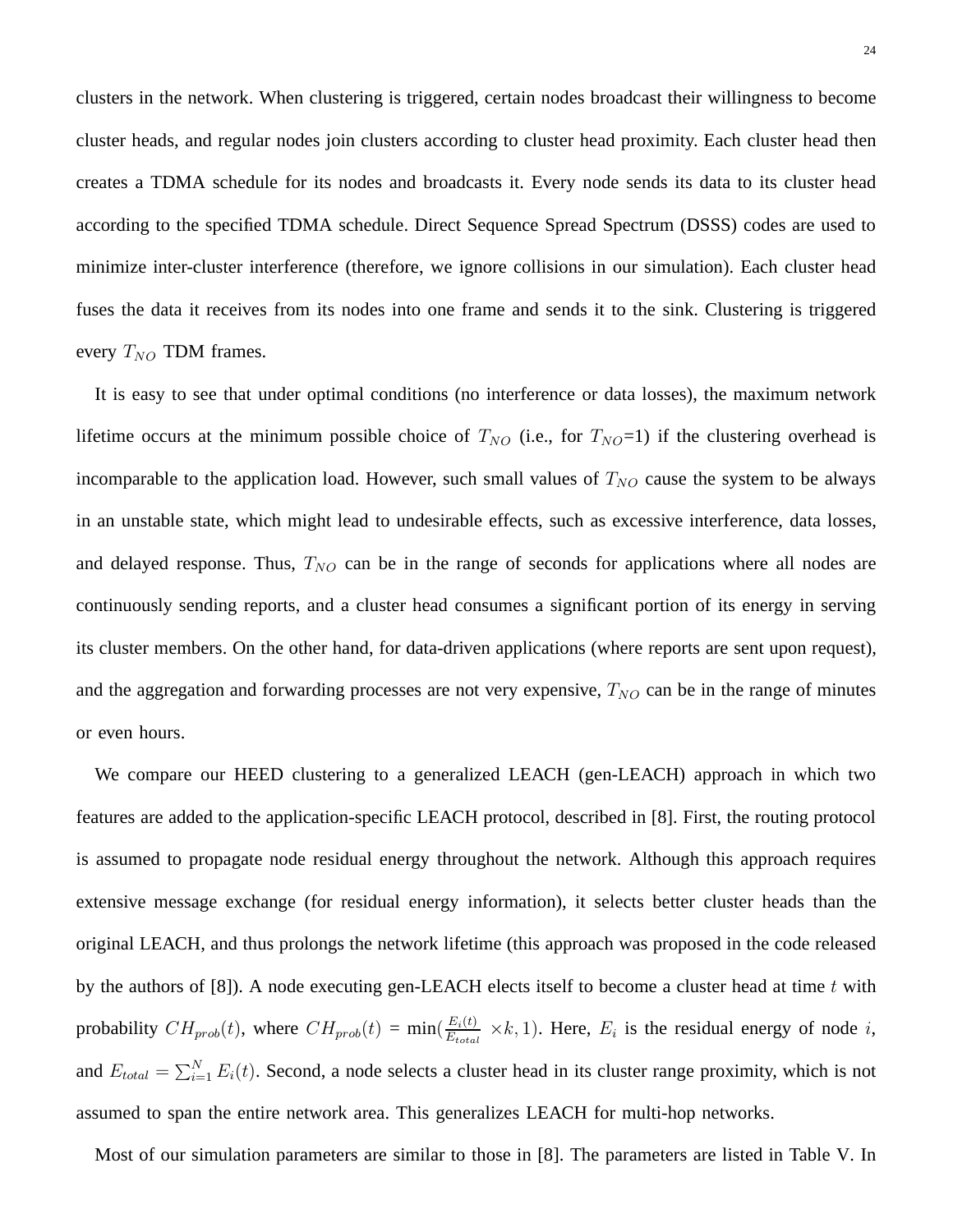#### TABLE II

| <b>Type</b>    | <b>Parameter</b>           | Value                       |
|----------------|----------------------------|-----------------------------|
| <b>Network</b> | Network grid               | From $(0,0)$ to $(100,100)$ |
|                | Sink                       | At $(50, 175)$              |
|                | Initial energy             | 2 J/battery                 |
| Application    | Cluster radius             | $25 \text{ m}$              |
|                | Data packet size           | 100 bytes                   |
|                | Broadcast packet size      | 25 bytes                    |
|                | Packet header size         | 25 bytes                    |
|                | Round $(T_{NO})$           | 5 TDM frames                |
| Radio model    | $E_{elec}$                 | 50 $nJ/bit$                 |
|                | $\epsilon_{fs}$            | 10 $pJ/bit/m^2$             |
|                | $\epsilon_{mp}$            | 0.0013 $pJ/bit/m^4$         |
|                | $E_{fusion}$               | 5 nJ/bit/signal             |
|                | Threshold distance $(d_0)$ | 75 m                        |

SIMULATION PARAMETERS

the simple radio model that we use, energy is expended to serve: (i) digital electronics,  $E_{elec}$ , (actuation, sensing, signal emission/reception), and (ii) communication,  $E_{amp}$ .  $E_{amp}$  varies according to the distance d between a sender and a receiver:  $E_{amp} = \epsilon_{fs}$  assuming a free space model when  $d < d_0$ , while  $E_{amp} = \epsilon_{mp}$  assuming a multi-path model when  $d \geq d_0$ , where  $d_0$  is a constant distance that depends on the environment. To transmit  $n_b$  bits for a distance d, the radio expends  $n_b(E_{elec} + E_{amp} \times d^n)$  J, where  $n = 2$  for  $d < d_0$ , and  $n = 4$  for  $d \geq d_0$ . To receive  $n_b$  bits at the receiver, the radio expends  $n_b \times E_{elec}$ J. This energy model assumes a continuous function for energy consumption.

A node is considered "dead" if it has lost 99.9% of its initial energy. For HEED, 5% is used as an initial tentative percentage of cluster heads ( $C_{prob}$ ). For gen-LEACH,  $k_{opt}$  was selected to be 11 for 300–700 node networks, which falls in the range of  $k_{opt}$  computed according to [8]. Fig. 8(a) compares network lifetime with HEED to gen-LEACH, where network lifetime is the time until the *first* node dies. HEED clustering clearly improves network lifetime over gen-LEACH clustering for all cost types. This is because gen-LEACH randomly selects cluster heads (and hence cluster sizes), which may result in faster death of some nodes. This is avoided in HEED because final cluster heads are selected such that they are welldistributed across the network and communication cost is minimized. Similar results are obtained for the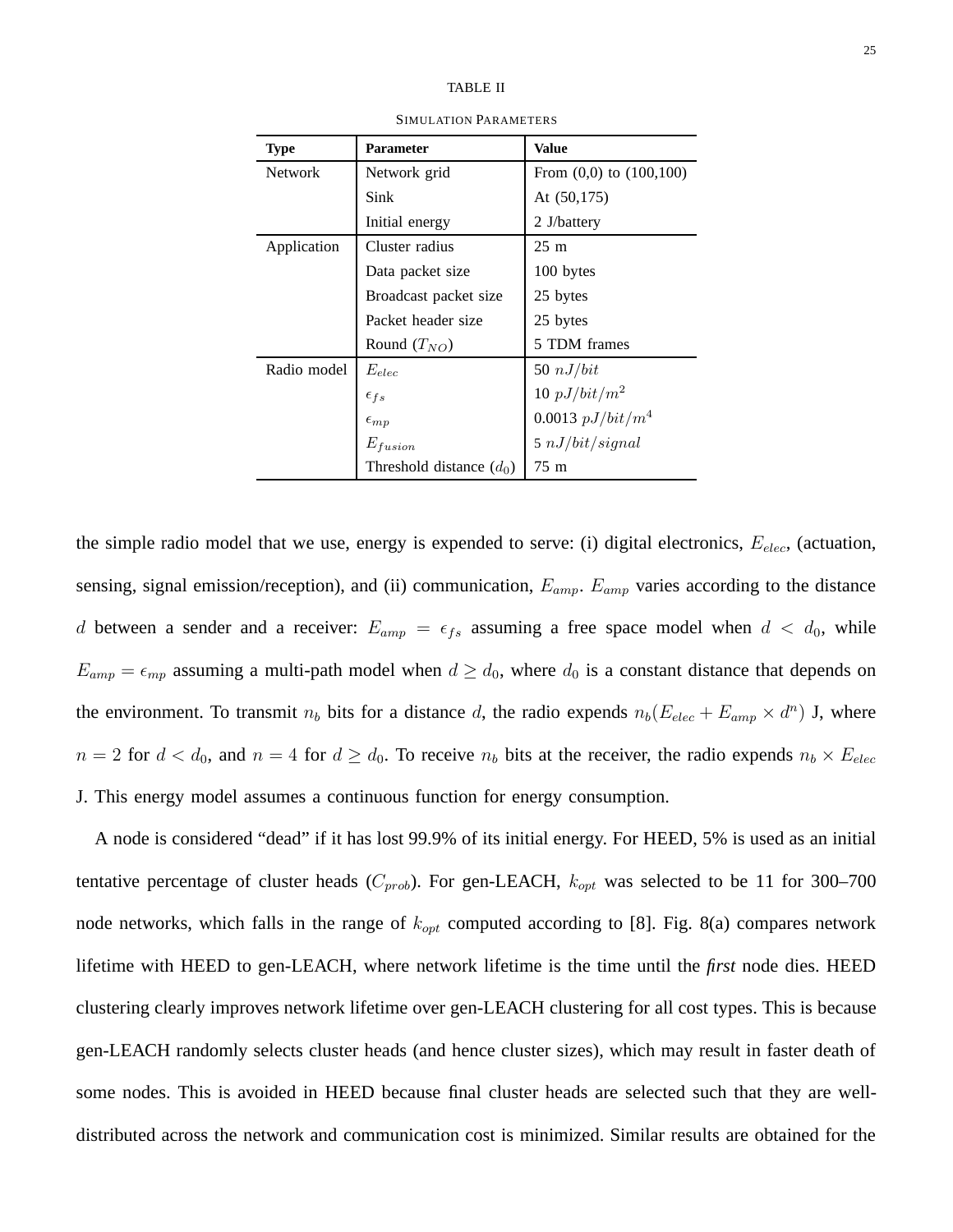

Fig. 8. Performance of HEED on network applications

number of rounds until *last* node death as shown in Fig. 8(b).

We also measure the energy consumed in clustering as a fraction of the total dissipated energy in the network. For gen-LEACH, we assume that at the end of each round, each node sends its residual energy information to its cluster head, which aggregates this information and broadcasts it across the network using only one message. Fig. 8(c) illustrates the energy ratio for different numbers of nodes (the results of the three HEED cost types are almost superimposed). HEED expends less energy in clustering than gen-LEACH, because gen-LEACH propagates residual energy information. It is also worth mentioning that we found that the original LEACH protocol expends less energy in clustering and produces longer lifetime than both HEED and gen-LEACH when used specifically for the application described in [8], and under the assumptions made there. This is intuitive, since HEED will produce only one cluster head for the entire network if we assume that every node can reach all other nodes in the network in one hop (very large  $R_c$ ).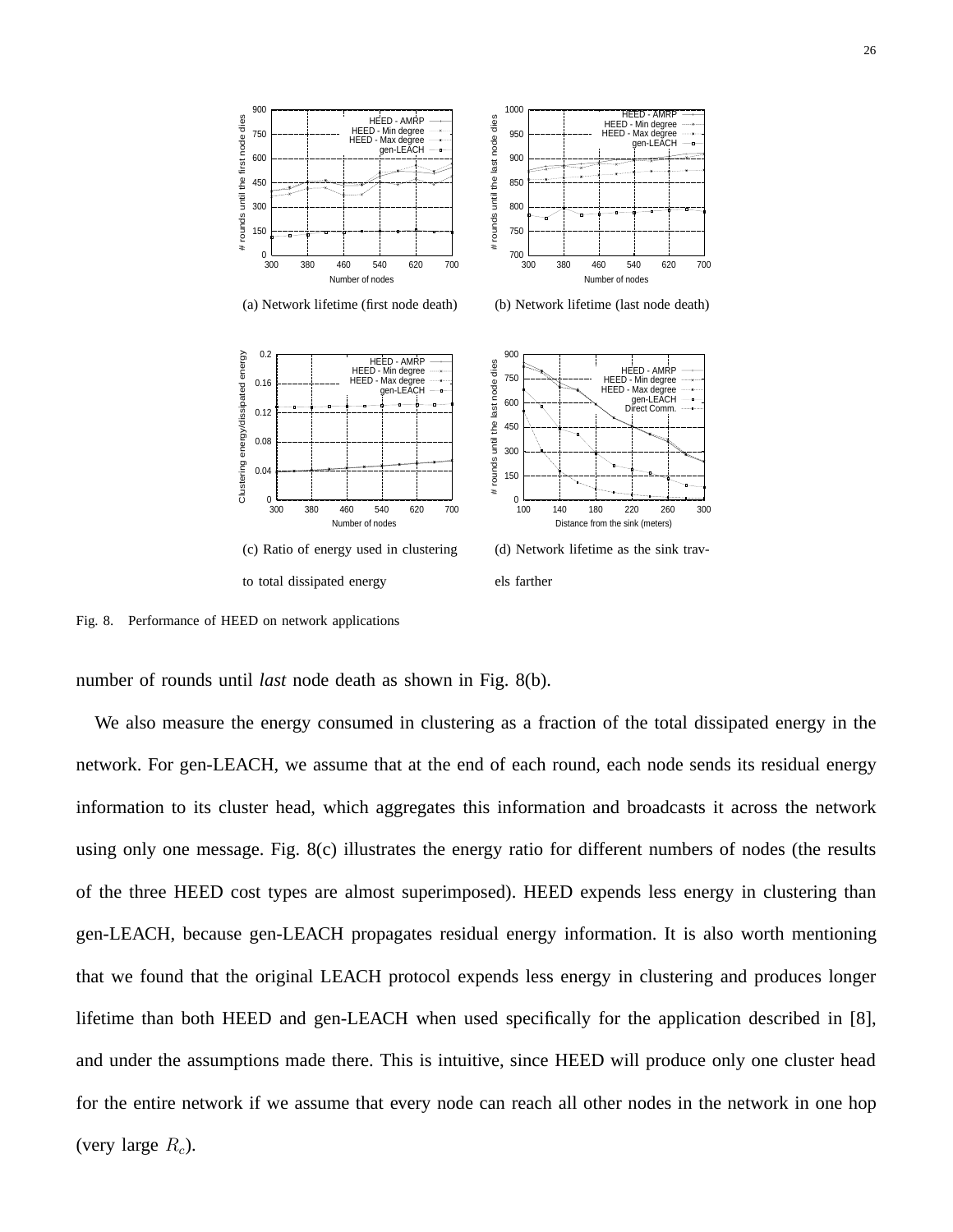Finally, we study the effect of the distance between the sink and the network on the network lifetime (using the "last node death" definition of network lifetime). In this experiment, we compute the number of rounds in which the network was alive using different HEED cost types, gen-LEACH, and direct communication. We fix the x-coordinate of the sink and varied its height (y-coordinate). The distance is computed from the sink to the closest point to it on the network. The number of nodes was fixed at 500. Fig. 8(d) shows that HEED prolongs network lifetime, compared to gen-LEACH and to direct communication. Network lifetime severely deteriorates when using direct communication as the distance increases, which emphasizes the advantages of network clustering. Direct communication to long distances also results in severe interference problems, especially in dense networks. Using direct communication may be tolerable only in when the sink is very close to the data source in the network (which is not the case in most applications), to avoid clustering overhead.

## VI. DISCUSSION

In this section, we discuss a number of possible extensions for practical deployment of HEED in different environments.

# *A. Intra-cluster and Inter-cluster Routing*

In the description of HEED operation, we assumed single-hop communication among cluster heads and their registered cluster members. This is desirable in source-driven networks, where reports are periodically transmitted by the sensor nodes. In this case, a TDM frame may be constructed at each cluster head to eliminate interference within a cluster. Clearly, constructing TDM frames requires node synchronization, and in lightly-loaded networks, using TDM frames may waste resources. A better approach in this case is to allow channel contention. Multi-hop routing to the cluster head can increase network capacity in this case. The reader should refer to [29], [19], [30] for detailed studies addressing the issue of single-hop versus multi-hop routing in clustered networks.

Cluster head overlay (i.e., inter-cluster) routes are used to communicate among clusters, or between clusters and the observer(s). In this case, an ad-hoc routing protocol, such as Directed Diffusion [5] or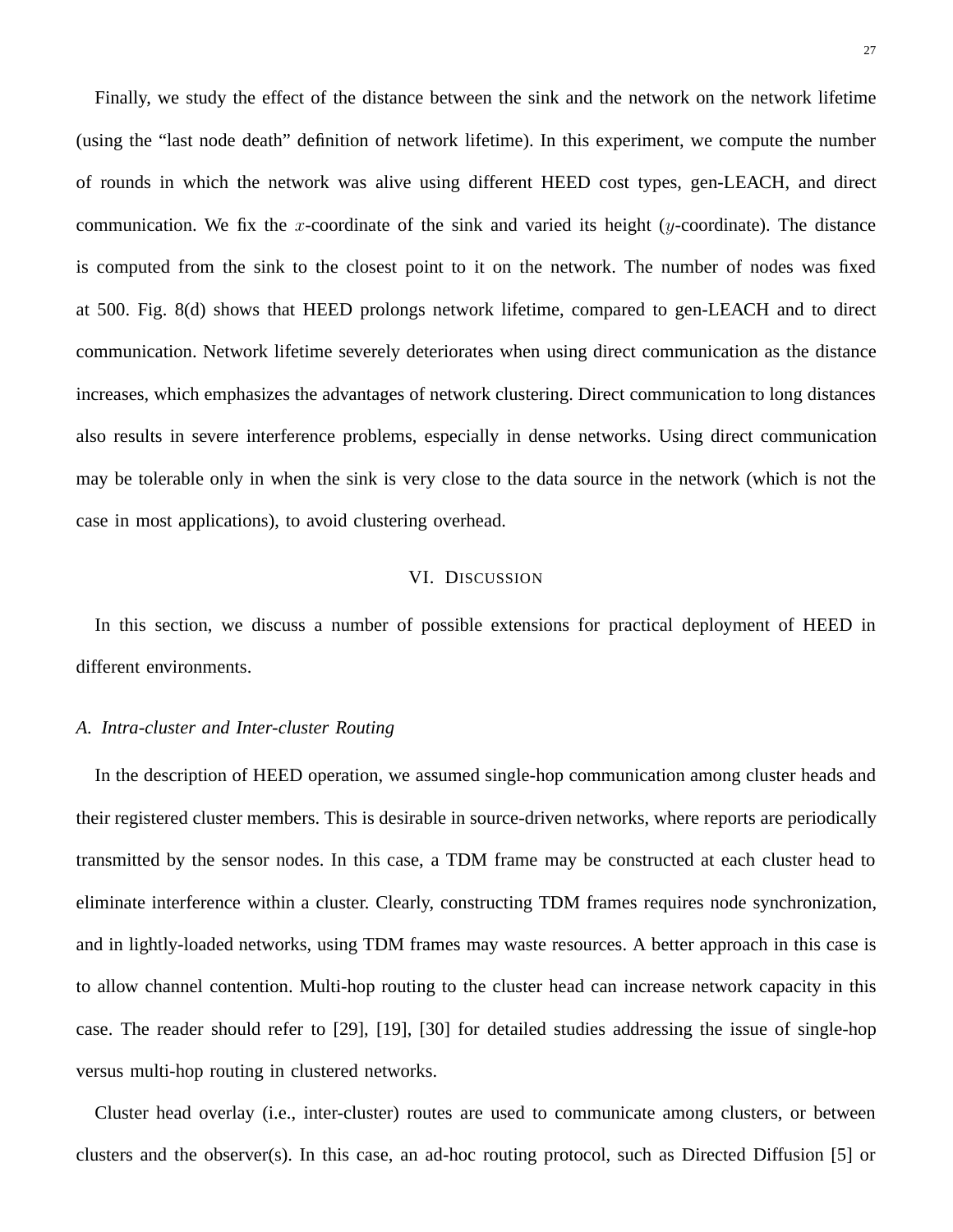Dynamic Source Routing (DSR) [31], can be employed for data forwarding among cluster heads. TinyOS beaconing is the approach currently specified for sensors running TinyOS. This constructs a breadth-first spanning tree rooted at the base station. In a clustered network, the beaconing approach can be applied to only the cluster head overlay, instead of the entire network.

If two regular nodes from different clusters attempt to communicate, communication through their cluster heads is sub-optimal if the two regular nodes can directly communicate via a shorter path. This, however, is not the typical communication pattern for sensor network applications, where data is transmitted to an observer which is not close to the target source of data, and data may be aggregated by cluster heads. In addition, since the cluster range is typically limited (compared to the network size), the network can be approximately viewed as a grid-like area, where optimal routes along the grid are computed using routing tables or through reactive routing techniques.

# *B. Selecting Transmission Ranges*

Careful selection of the inter-cluster transmission range  $(R_t)$  and the intra-cluster transmission range  $(R<sub>c</sub>)$  is crucial for maintaining network connectivity (as discussed in Section III-D). Reducing interference, maximizing network capacity (concurrent transmissions), and reducing energy consumption are also important objectives to consider when selecting these ranges. Since requirements and transmission patterns (query-based data-driven versus source-driven) widely vary for different applications, determining transmission ranges must be performed on a per-application basis. The network density, radio model, and available number of power levels are constraints that affect the selection process.

A key concern that is common to all applications is that the cluster head overlay, and consequently the entire network, remain connected. This can be achieved if the relationship between the number of nodes in the cluster head overlay  $n_0$ , and the inter-cluster transmission range  $R_t$  satisfy the connectivity condition specified in [32] for unit square region:

$$
R_t^2 \sim \frac{\log n_0}{n_0} \tag{4}
$$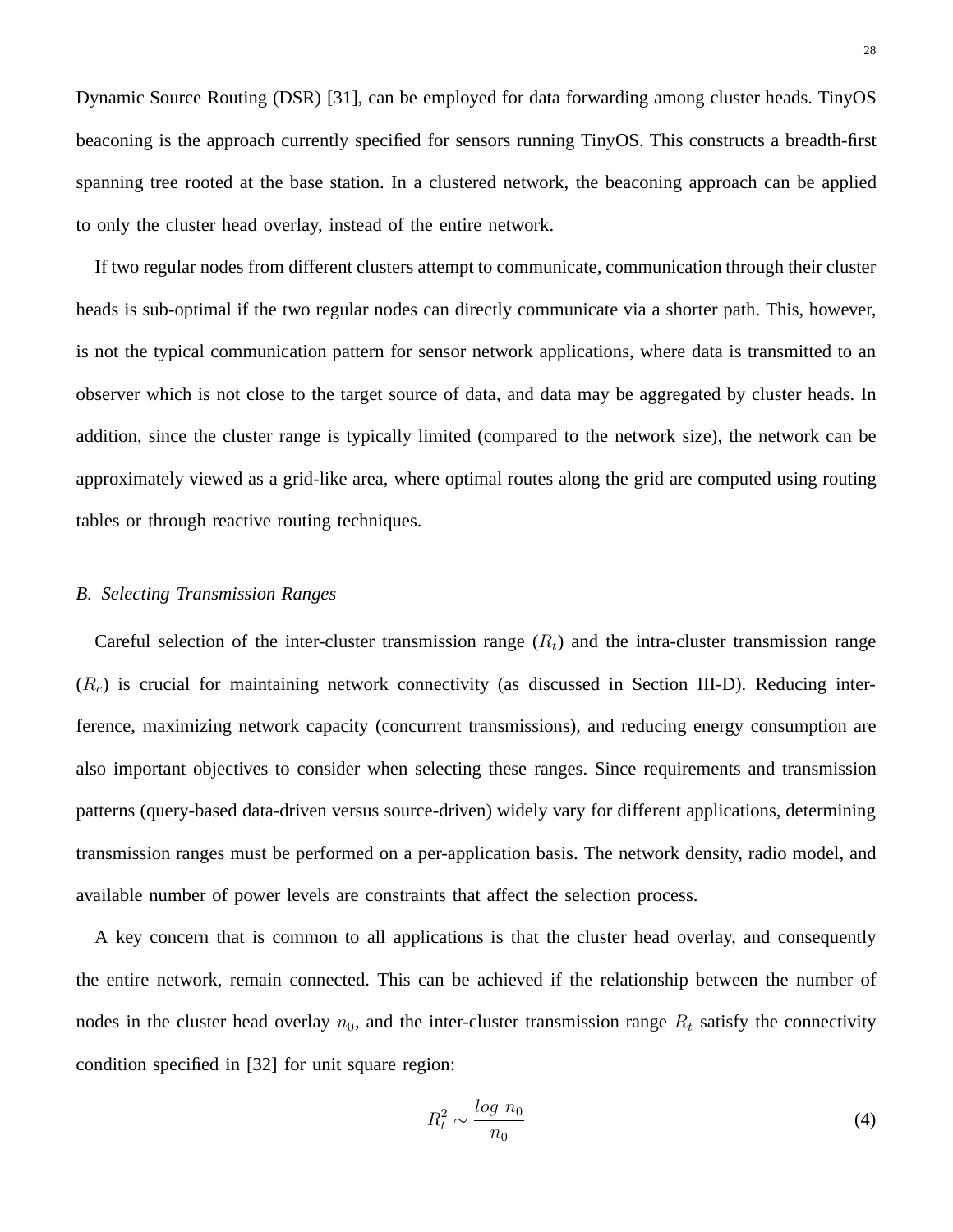More generally, assuming that a node is active with probability  $p$ , the necessary condition for connectivity and coverage is  $R_t^2 \ge \frac{c \log n_0}{p \cdot n_0}$ , where  $c = \frac{1}{\pi \beta^2}$ , and  $\beta \le 0.5$  [33].

Therefore, a simple process for selecting transmission ranges in a clustered network may proceed as follows. The cluster range  $R_c$  is selected, say as the median range in the set of ranges  $\{R_{min},\ldots,R_{max}\}$ that are available at any node. The selected  $R_c$  must have a corresponding  $R_t$  that satisfies the connectivity requirements specified in Section III-D.  $R_c$  can also be selected to limit the number of nodes in a cluster, assuming that the network area, A, is known and nodes are uniformly distributed in the field. Using these two assumptions, the number of nodes in the cluster head overlay (i.e., the number of clusters),  $n_0$ , can be computed as  $n_0 = \frac{A}{\pi \times R_c^2}$ . If the pair  $(R_t, n_0)$  satisfies Eq. (4), then the pair  $(R_c, R_t)$  is a viable transmission range pair for the clustered network. If the process fails, it must be repeated for a smaller  $R_c$  until a viable pair is found.

A method to compute the optimal number of clusters in a sensor network was presented in [8]. The goal of that study was to minimize energy dissipation, and consequently prolong the network lifetime. However, their analysis is specific to the scenario they study in [8], which assumes single-hop transmission is always possible. Selecting the transmission ranges for optimizing a system objective, such as maximizing the network lifetime, is left for future work. This paper only focuses on designing mechanisms for clustering the network for a given  $(R_c, R_t)$  pair.

# *C. Fault Tolerance*

HEED clustering is periodically triggered in order to distribute energy consumption among sensor nodes. Re-clustering also provides fault tolerance against unexpected failures, especially failures of cluster heads. In hostile environments (such as military fields), however, unexpected failures may be frequent. This may cause parts of the network to be unreachable. Re-clustering frequency has to be carefully selected in this case to withstand expected failure rates. This is practically difficult for two reasons. First, the failure rates in hostile environments are usually unpredictable and highly variable. This means that frequent reclustering may result in significant resource waste if the failure rate is low most of the time. Second,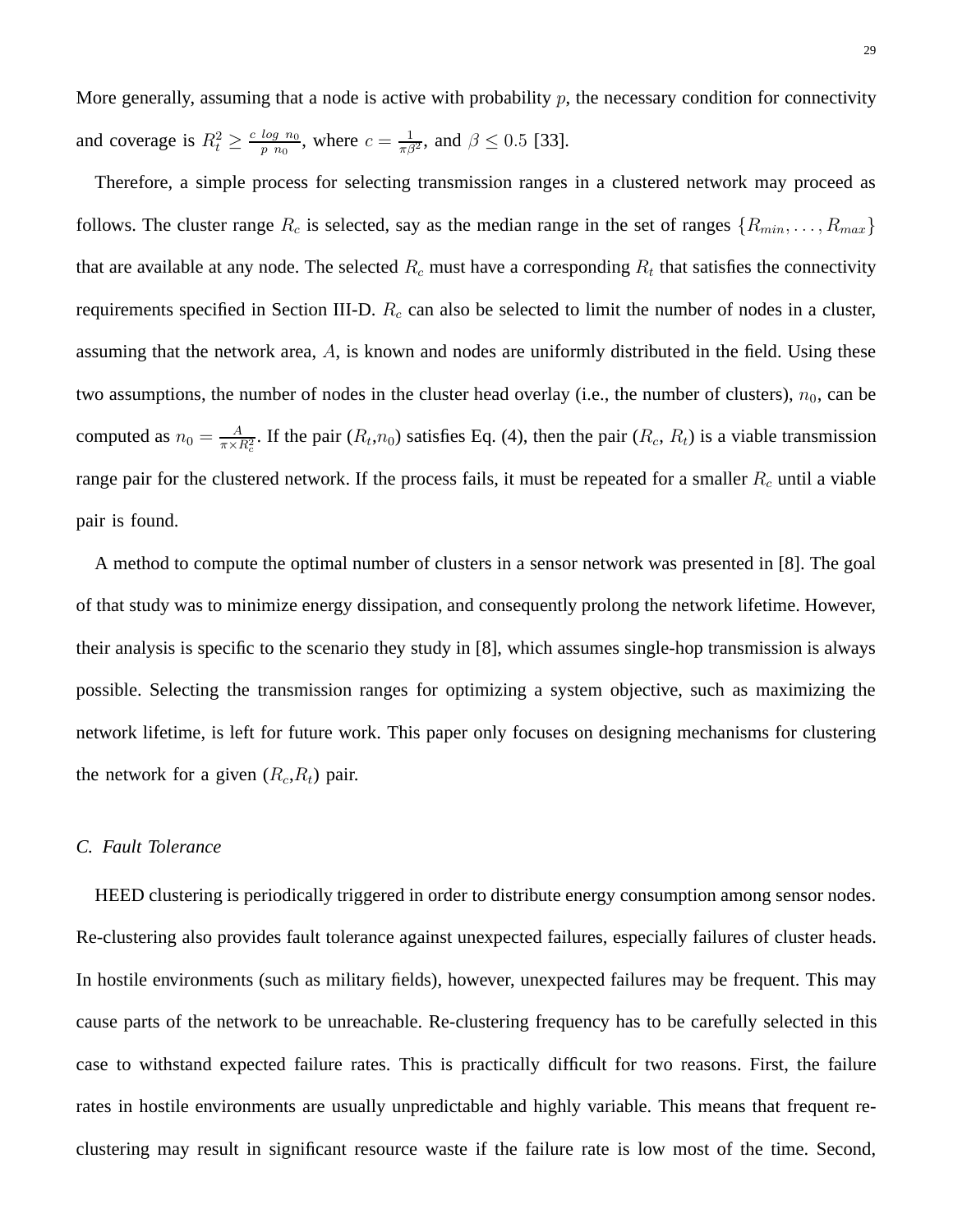frequent re-clustering is not always feasible since it limits the time a sensor is "available" to conduct its primary operations (sensing and data communication), and increases the need for node synchronization.

An alternative to frequent clustering is to maintain backup cluster heads. This mitigates the single point of failure problem at each cluster head, since a node can find an alternative path to the observer(s) if its cluster head fails. Finding backup cluster heads that are able to cover the entire cluster (i.e., act as cluster heads for all nodes in the original cluster whose head failed) may not always be feasible, however. A solution to this problem is to construct multiple (say  $k$ ) node-disjoint overlays of cluster heads, assuming node density allows this. In this case, k-connected graphs can be constructed, where  $k$  is an environmentdependent constant specified by the application. If  $k$ -connectivity must be guaranteed, we need a density model different from the one presented in Section III-D, since at least  $k$  nodes per cell are required in this case. We plan to investigate the design of fault tolerant clustering mechanisms for ad-hoc sensor networks in our future research.

# VII. RELATED WORK

Many protocols have been proposed for ad-hoc and sensor networks in the last few years. Reducing energy consumption due to wasteful sources has been primarily addressed in the context of adaptive MAC protocols, such as PAMAS [34], DBTMA [35], EAR [36], and S-MAC [37]. For example, S-MAC [37] periodically puts nodes to sleep to avoid idle listening and overhearing. TinyOS [38] introduces random delays to break synchronization. Blue Noise Sampling [39] selects well-distributed nodes to awaken in order to achieve optimal field coverage.

Data dissemination protocols proposed for sensor networks consider energy efficiency a primary goal [6], [5], [40], [7]. SPIN [6] attempts to reduce the cost of flooding data, assuming that the network is sourcecentric (i.e., sensors announce any observed event to interested observers). Directed diffusion [5], on the other hand, selects the most efficient paths to forward requests and replies on, assuming that the network is data-centric (i.e., queries and data are forwarded according to interested observers). Rumor routing [40] provides a compromise between the two approaches (source-centric vs. data-centric). In [7],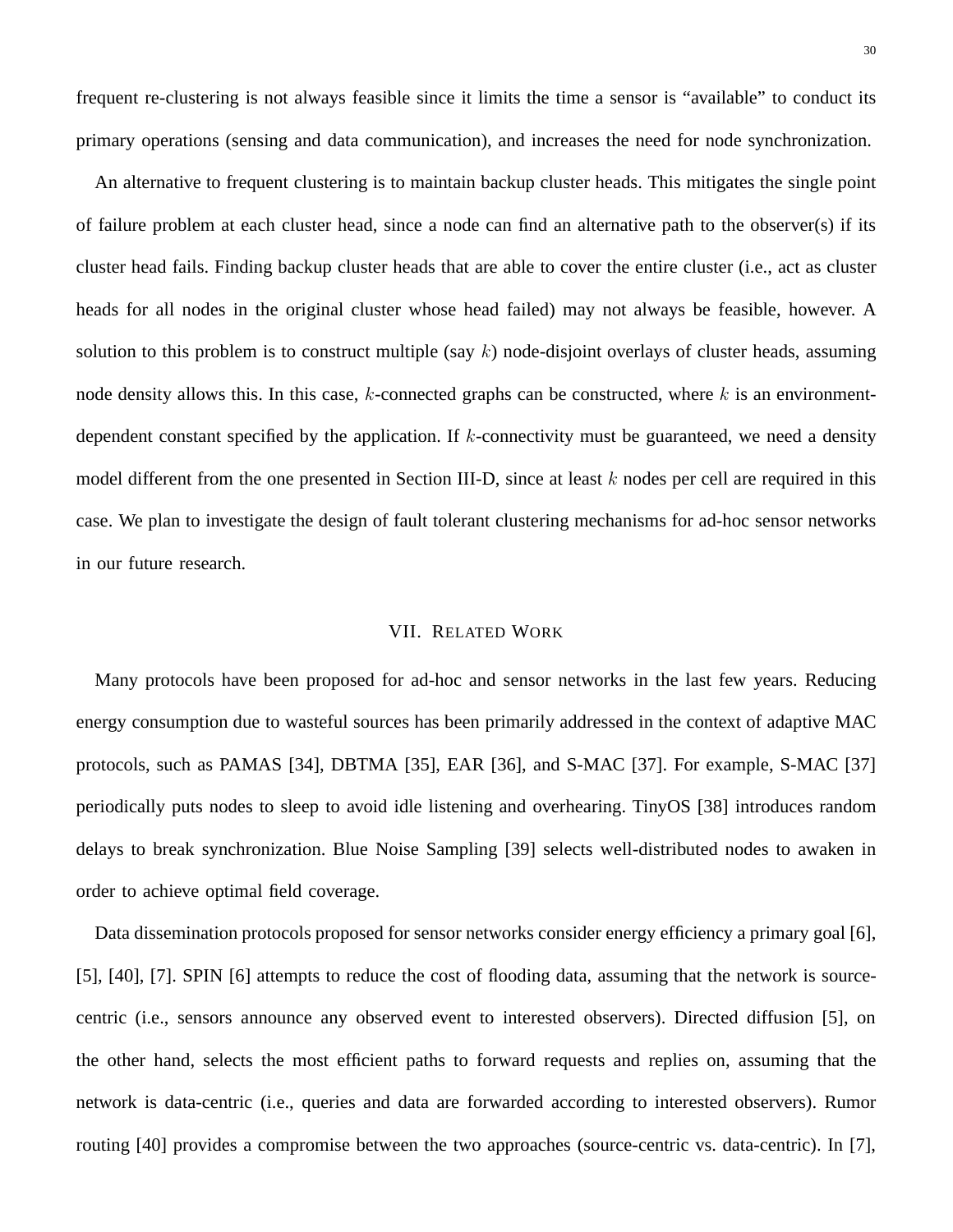the dissemination problem is formulated as a linear programming problem with energy constraints. This approach assumes *global* knowledge of node residual energy, and requires sensors with specific processing capabilities. In [41], a disjoint path routing scheme is proposed in which energy efficiency is the main parameter.

Clustering can be a side effect of other protocol operations. For example, in topology management protocols, such as GAF [10], SPAN [11], and ASCENT [9], nodes are classified according to their geographic location into equivalence classes. A fraction of nodes in each class (representatives) participate in the routing process, while other nodes are turned off to save energy. In GAF, geographic information is assumed to be available based on a positioning system such as GPS. SPAN infers geographic proximity through broadcast messages and routing updates. GAF, SPAN, and ASCENT share the same objective of using redundancy in sensor networks to turn radios on and off, and prolong network lifetime. In CLUSTERPOW [3], nodes are assumed to be non-homogeneously dispersed in the network. A node uses the minimum possible power level to forward data packets, in order to maintain connectivity while increasing the network capacity and saving energy. The Zone Routing Protocol (ZRP) [42] for MANETs divides the network into overlapping, variable-sized zones.

Several distributed clustering approaches have been proposed for mobile ad-hoc networks and sensor networks. The Distributed Clustering Algorithm (DCA) [16] assumes quasi-stationary nodes with realvalued weights. The Weighted Clustering Algorithm (WCA [17]) combines several properties in one parameter (weight) that is used for clustering. In [13], the authors propose using a spanning tree (or BFS tree) to produce clusters with some desirable properties. Energy efficiency, however, is not the primary focus of this work. In [15], the authors propose passive clustering for use with on-demand routing in ad-hoc networks. Earlier work also proposed clustering based on degree (connectivity) or lowest identifier heuristics [12]. Clustering time complexity in all of the above approaches is dependent on the network diameter, unlike HEED which terminates in a constant number of iterations.

LEACH clustering [8] terminates in a constant number of iterations (like HEED), but it does not guarantee good cluster head distribution and assumes uniform energy consumption for cluster heads.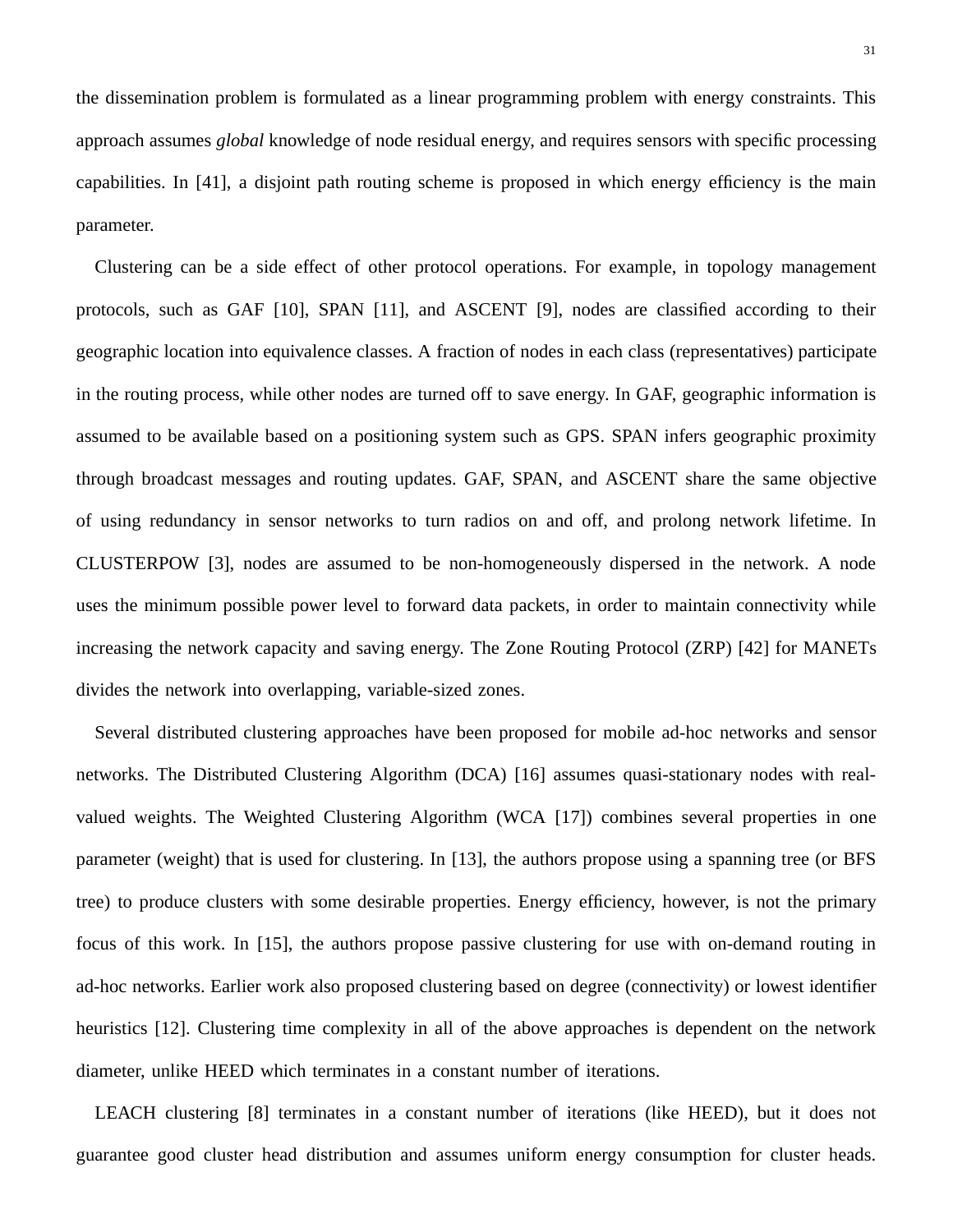In [19], the authors use LEACH-like randomized clustering, and provide methods to compute the optimal values of the algorithm parameters a priori and use multi-hop forwarding for intra-cluster and intercluster communications. In [43], a multi-level hierarchical structure is proposed, where cluster heads are selected according to their residual energy and degree. ACE [44] clusters the sensor network in constant number of iterations using the node degree as the main parameter. The approach in [20] selects a d-hop dominating set in  $O(d)$  time to cluster the network based on node ID, while the approach in [45] selects a dominating set in constant time using linear programming relaxation techniques. In [29], the authors study the effect of different communication paradigms (single hop vs. multi-hop) on the performance of clustering protocols. Finally, a number of approaches construct a clustered network in order to optimize routing while supporting mobility, e.g., [14].

## VIII. CONCLUSIONS AND FUTURE WORK

In this paper, we have presented a distributed, energy-efficient clustering approach for ad-hoc sensor networks. Our approach is hybrid: cluster heads are probabilistically selected based on their residual energy, and nodes join clusters such that communication cost is minimized. We assume quasi-stationary networks where nodes are location-unaware and have equal significance. A key feature of our approach is that it exploits the availability of multiple transmission power levels at sensor nodes.

Based on this approach, we have introduced the HEED protocol, which terminates in a constant number of iterations, independent of network diameter. Simulation results demonstrate that HEED prolongs network lifetime, and the clusters it produces exhibit several appealing characteristics. HEED parameters, such as the minimum selection probability and network operation interval, can be easily tuned to optimize resource usage according to the network density and application requirements. HEED achieves a connected multi-hop inter-cluster network when a specified density model and a specified relation between cluster range and transmission range hold.

Our approach can be applied to the design of several types of sensor network protocols that require scalability, prolonged network lifetime, fault tolerance, and load balancing. Although we have only pro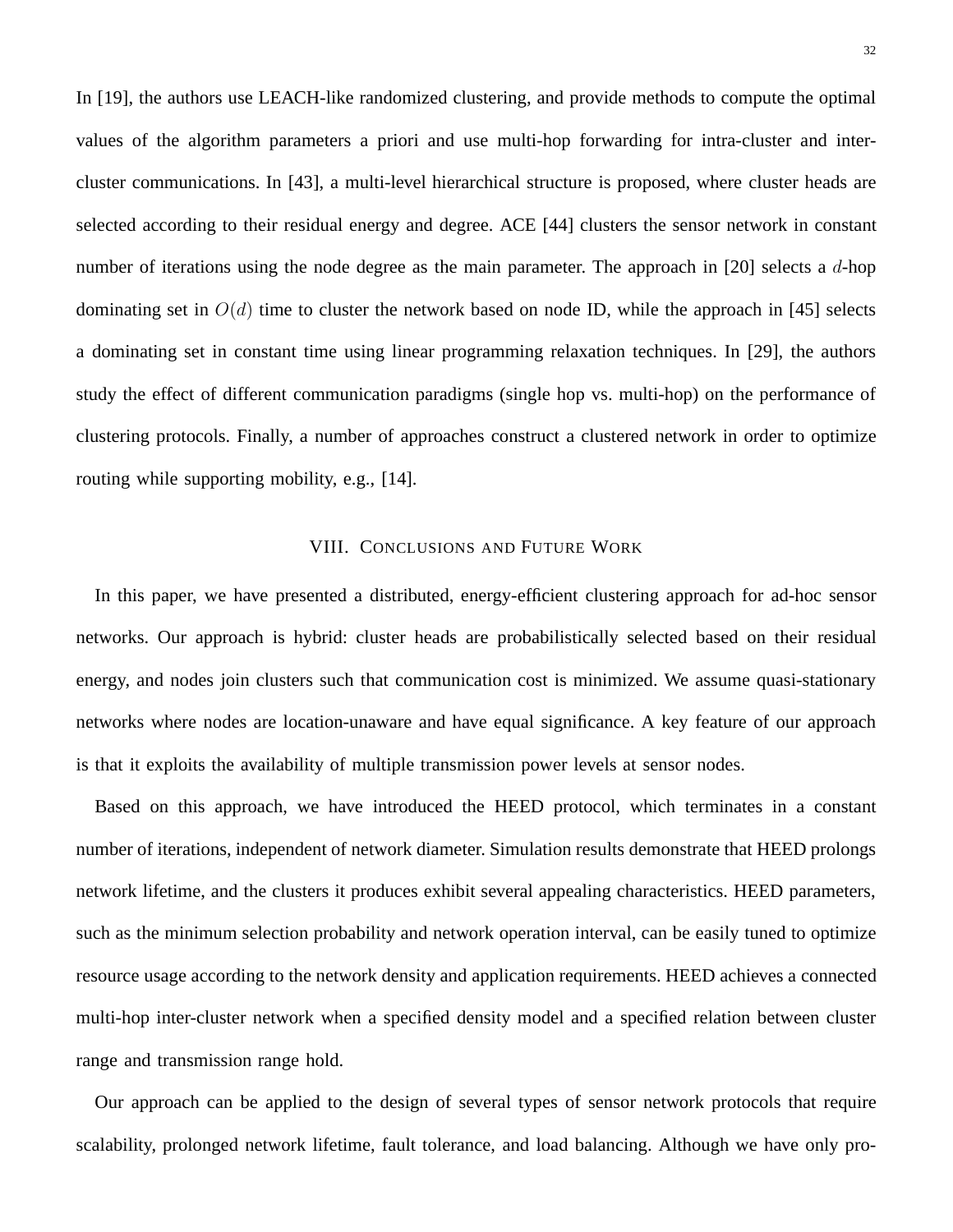vided algorithms for building a two-level hierarchy, we can extend the protocols to multi-level hierarchies. This can be achieved by recursive application at upper tiers using bottom-up cluster formation [19].

## **REFERENCES**

- [1] D. Estrin, L. Girod, G. Pottie, and M. Srivastava, "Instrumenting the World with Wireless Sensor Networks," in *International Conference on Acoustics, Speech, and Signal Processing (ICASSP 2001), Salt Lake City, Utah*, May 2001. [Online]. Available: http://citeseer.nj.nec.com/estrin01instrumenting.html
- [2] G. J. Pottie and W. J. Kaiser, "Wireless Integrated Newtork Sensors," *Communications of the ACM*, vol. 43, no. 5, pp. 51–58, May 2000.
- [3] V. Kawadia and P. R. Kumar, "Power Control and Clustering in Ad Hoc Networks," in *Proceedings of IEEE INFOCOM*, April 2003.
- [4] S. Narayanaswamy, V. Kawadia, R. S. Sreenivas, and P. R. Kumar, "Power Control in Ad-Hoc Networks: Theory, Architecture, Algorithm and Implementation of the COMPOW protocol," in *Proceedings of European Wireless 2002. Next Generation Wireless Networks: Technologies, Protocols, Services and Applications*, February 2002, pp. 156–162.
- [5] C. Intanagonwiwat, R. Govindan, and D. Estrin, "Directed Diffusion: A Scalable and Robust Communication Paradigm for Sensor Networks," in *Proceedings of the ACM/IEEE International Conference on Mobile Computing and Networking (MOBICOM)*, 2000.
- [6] J. Kulik, W. Heinzelman, and H. Balakrishnan, "Negotiation-Based Protocols for Disseminating Information in Wireless Sensor Networks," *ACM Wireless Networks*, vol. 8, no. 2-3, pp. 169–185, 2002. [Online]. Available: citeseer.nj.nec.com/kulik99negotiationbased.html
- [7] J.-H. Chang and L. Tassiulas, "Energy conserving routing in wireless ad-hoc networks," in *Proceedings of IEEE INFOCOM*, Tel Aviv, Israel, Mar. 2000. [Online]. Available: http://www.ieee-infocom.org/2000/papers/417.ps
- [8] W. Heinzelman, A. Chandrakasan, and H. Balakrishnan, "An Application-Specific Protocol Architecture for Wireless Microsensor Networks," *IEEE Transactions on Wireless Communications*, vol. 1, no. 4, pp. 660–670, October 2002.
- [9] A. Cerpa and D. Estrin, "ASCENT: Adaptive Self-Configuring Sensor Networks Topologies," in *Proceedings of IEEE INFOCOM*, New York, NY, June 2002.
- [10] Y. Xu, J. Heidemann, and D. Estrin, "Geography-Informed Energy Conservation for Ad Hoc Routing," in *Proceedings of the ACM/IEEE International Conference on Mobile Computing and Networking (MOBICOM)*, Rome, Italy, July 2001, pp. 70–84.
- [11] B. Chen, K. Jamieson, H. Balakrishnan, and R. Morris, "Span: an Energy-Efficient Coordination Algorithm for Topology Maintenance in Ad Hoc Wireless Networks," *ACM Wireless Networks*, vol. 8, no. 5, September 2002.
- [12] C. R. Lin and M. Gerla, "Adaptive Clustering for Mobile Wireless Networks," in *IEEE J. Select. Areas Commun.*, September 1997.
- [13] S. Banerjee and S. Khuller, "A Clustering Scheme for Hierarchical Control in Multi-hop Wireless Networks," in *Proceedings of IEEE INFOCOM*, April 2001.
- [14] B. McDonald and T. Znati, "Design and Performance of a Distributed Dynamic Clustering Algorithm for Ad-Hoc Networks," in *Annual Simulation Symposium*, 2001.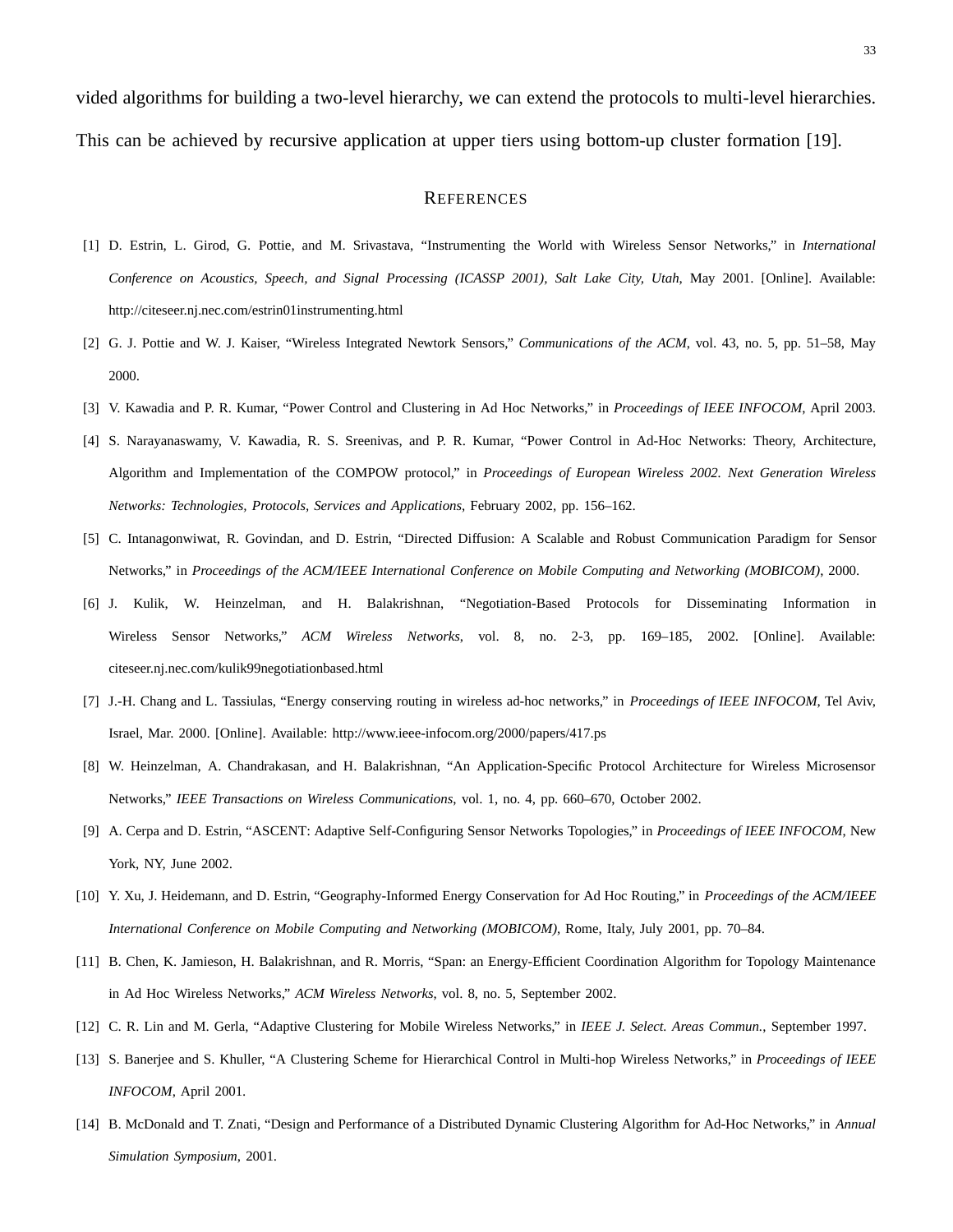- [15] M. Gerla, T. J. Kwon, and G. Pei, "On Demand Routing in Large Ad Hoc Wireless Networks with Passive Clustering," in *Proceeding of WCNC*, 2000.
- [16] S. Basagni, "Distributed Clustering Algorithm for Ad-hoc Networks," in *International Symposium on Parallel Architectures, Algorithms, and Networks (I-SPAN)*, 1999.
- [17] M. Chatterjee, S. K. Das, and D. Turgut, "WCA: A Weighted Clustering Algorithm for Mobile Ad Hoc Networks," *Cluster Computing*, pp. 193–204, 2002.
- [18] T. J. Kwon and M. Gerla, "Clustering with Power Control," in *Proceeding of MilCOM'99*, 1999.
- [19] S. Bandyopadhyay and E. Coyle, "An Energy-Efficient Hierarchical Clustering Algorithm for Wireless Sensor Networks," in *Proceedings of IEEE INFOCOM*, April 2003.
- [20] A. D. Amis, R. Prakash, T. H. P. Vuong, and D. T. Huynh, "Max-Min D-Cluster Formation in Wireless Ad Hoc Networks," in *Proceedings of IEEE INFOCOM*, March 2000.
- [21] O. Younis and S. Fahmy, "Distributed Clustering in Ad-hoc Sensor Networks: A Hybrid, Energy-Efficient Approach," in *Proceedings of IEEE INFOCOM*, March 2004, an extended version appears in IEEE Transactions on Mobile Computing, vol. 3, issue 4, Oct-Dec, 2004.
- [22] B. Shirazi, A. R. Hurson, and K. M. Kavi, *Scheduling and Load Balancing in Parallel and Distributed Systems*. IEEE Computer Society Press, 1995.
- [23] F. Ye, H. Luo, J. Chung, S. Lu, and L. Zhang, "A Two-Tier Data Dissemination Protocol for Large-Scale Wireless Sensor Networks," in *Proceedings of the ACM/IEEE International Conference on Mobile Computing and Networking (MOBICOM)*, Atlanta, Georgia, September 2002.
- [24] J. Hill, R. Szewczyk, A. Woo, S. Hollar, D. E. Culler, and K. S. J. Pister, "System Architecture Directions for Networked Sensors," in *Architectural Support for Programming Languages and Operating Systems*, 2000, pp. 93–104.
- [25] J. Elson, L. Girod, and D. Estrin, "Fine-Grained Network Time synchronization Using Reference Broadcasts," in *Proceddings of OSDI*, 2002.
- [26] F. Ye, G. Zhong, S. Lu, and L. Zhang, "PEAS: A Robust Energy Conserving Protocol for Long-lived Sensor Networks," in *International Conferenece on Distributed Computing Systems (ICDCS)*, 2003.
- [27] D. M. Blough and P. Santi, "Investigating Upper Bounds on Network Lifetime Extension for Cell-Based Energy Conservation Techniques in Stationary Ad Hoc Networks," in *Proceedings of the ACM/IEEE International Conference on Mobile Computing and Networking (MOBICOM)*, 2002.
- [28] W. C. Y. Lee, *Mobile Cellular Telecommunications*. McGraw Hill, 1995.
- [29] V. Mhatre and C. Rosenberg, "Design Guidelines for Wireless Sensor Networks Communication: Clustering and Aggregation," *Ad-hoc Networks Journal*, To appear.
- [30] S. Lindsey and C. S. Raghavendra, "PEGASIS: Power-Efficient Gathering in Sensor Information Systems," in *Proceedings of ICC'01*, 2001.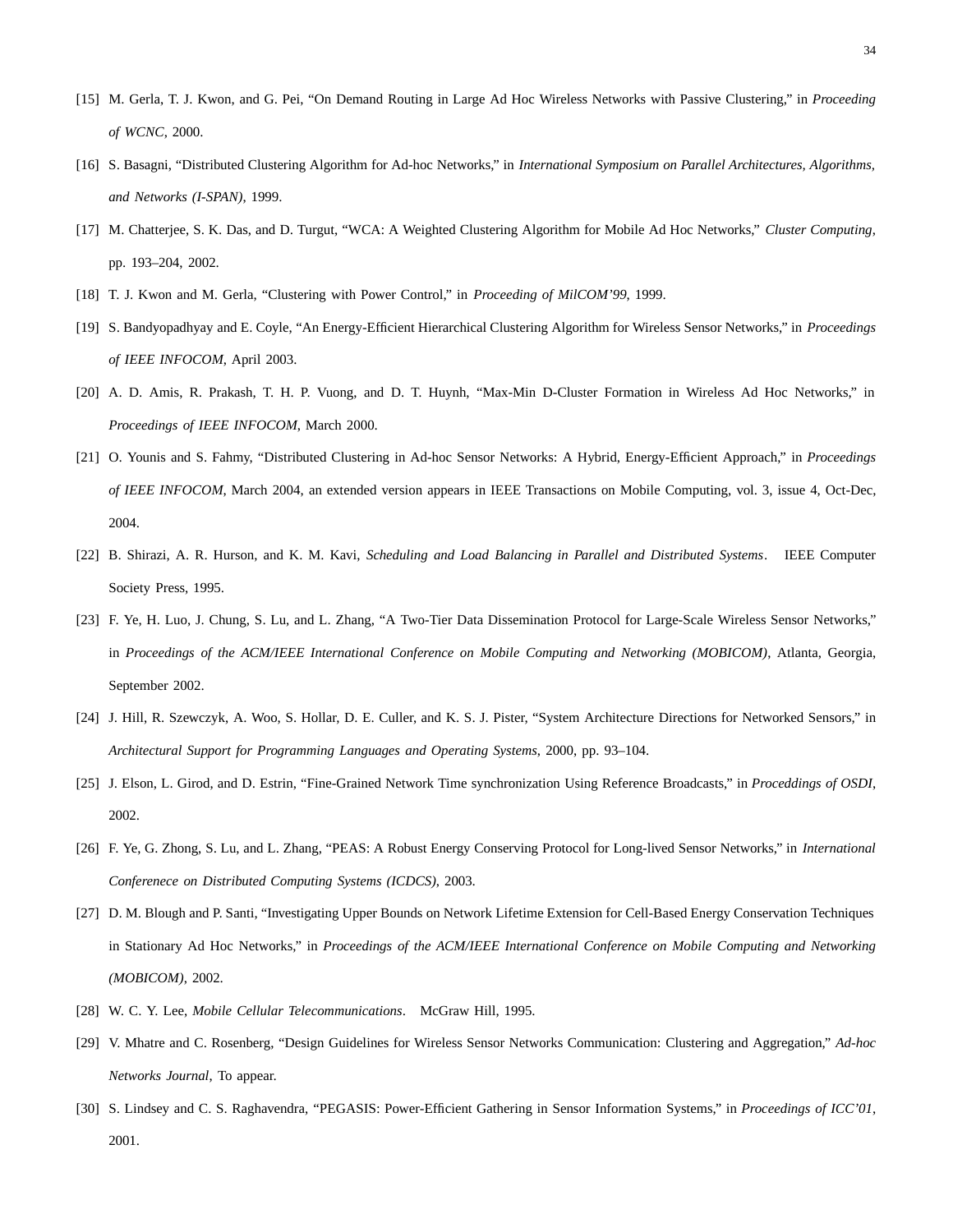- [31] D. B. Johnson and D. A. Maltz, "Dynamic source routing in ad hoc wireless networks," *Mobile Computing*, vol. 353, 1996. [Online]. Available: citeseer.ist.psu.edu/johnson96dynamic.html
- [32] P. Gupta and P. R. Kumar, "Critical Power for Asymptotic Connectivity in wireless Networks," *Stochastic Analysis, Control, Optimizations, and Applications: A Volume in Honor of W.H. Fleming, W.M. McEneaney, G. Yin, and Q. Zhang (Eds.), Birkhauser, Boston, 1998*, 1998.
- [33] S. Shakkottai, R. Srikant, and N. Shroff, "Unreliable sensor grids: Coverage, connectivity and diameter," in *Proceedings of IEEE INFOCOM*, March 2003. [Online]. Available: citeseer.ist.psu.edu/shakkottai03unreliable.html
- [34] S. Singh and C. Raghavendra, "PAMAS: Power Aware Multi-Access protocol with Signalling for Ad Hoc Networks," *ACM Computer Communication Review*, vol. 28, no. 3, pp. 5–26, July 1998. [Online]. Available: citeseer.nj.nec.com/460902.html
- [35] Z. Haas and S. Tabrizi, "On Some Challenges and Design Choices in Ad-Hoc Communications," in *IEEE MILCOM'98*, October 1998.
- [36] K. Sohrabi, J. Gao, V. Ailawadhi, and G. J. Pottie, "Protocols for Self-Organization of a Wireless Sensor Network," *IEEE Personal Comm. Mag.*, vol. 7, no. 5, Oct. 2000. [Online]. Available: http://www.comsoc.org/pci/private/2000/oct/pottie.html
- [37] W. Ye, J. Heidenmann, and D. Estrin, "An Energy-Efficient MAC Protocol for Wireless Sensor Networks," in *Proceedings of IEEE INFOCOM*, New York, NY, June 2002.
- [38] A. Woo and D. Culler, "A transmission control scheme for media access in sensor networks," in *Proceedings of the ACM/IEEE International Conference on Mobile Computing and Networking (MOBICOM)*, 2001. [Online]. Available: http://today.cs.berkeley.edu/tos/media.html
- [39] M. Perillo, Z. Ignjatovic, and W. Heinzelman, "An Energy Conservation Method for Wireless Sensor Networks Employing a Blue Noise Spatial Sampling Technique," in *Proceedings of the Third International Symposium on Information Processing in Sensor Networks (IPSN'04)*, April 2004.
- [40] D. Braginsky and D. Estrin, "Rumor Routing Algorithm for Sensor Networks," in *Proceedings of the First Workshop on Sensor Networks and Application (WSNA'02)*, September 2002.
- [41] A. Srinivas and E. Modiano, "Minimum Energy Disjoint Path Routing in Wireless Ad-hoc Networks," in *Proceedings of the ACM/IEEE International Conference on Mobile Computing and Networking (MOBICOM)*, September 2003.
- [42] Z. J. Haas, M. R. Pearlman, and P. Samar, "The Zone Routing Protocol (ZRP) for Ad-hoc Networks," in *Internet Draft, draft-ietfmanet-zone-zrp-04.txt*, July 2002.
- [43] D. Estrin, R. Govindan, J. Heidemann, and S. Kumar, "Next Century Challenges: Scalable Coordination in Sensor Networks," in *Proceedings of the ACM/IEEE International Conference on Mobile Computing and Networking (MOBICOM)*, August 1999.
- [44] H. Chan and A. Perrig, "ACE: An Emergent Algorithm for Highly Uniform Cluster Formation," in *Proceedings of the First European Workshop on Sensor Networks (EWSN)*, January 2004.
- [45] F. Kuhn and R. Wattenhofer, "Constant-Time Distributed Dominating Set Approximation," in *ACM Symposium on Principles of Distributed Computing (PODC)*, July 2003.